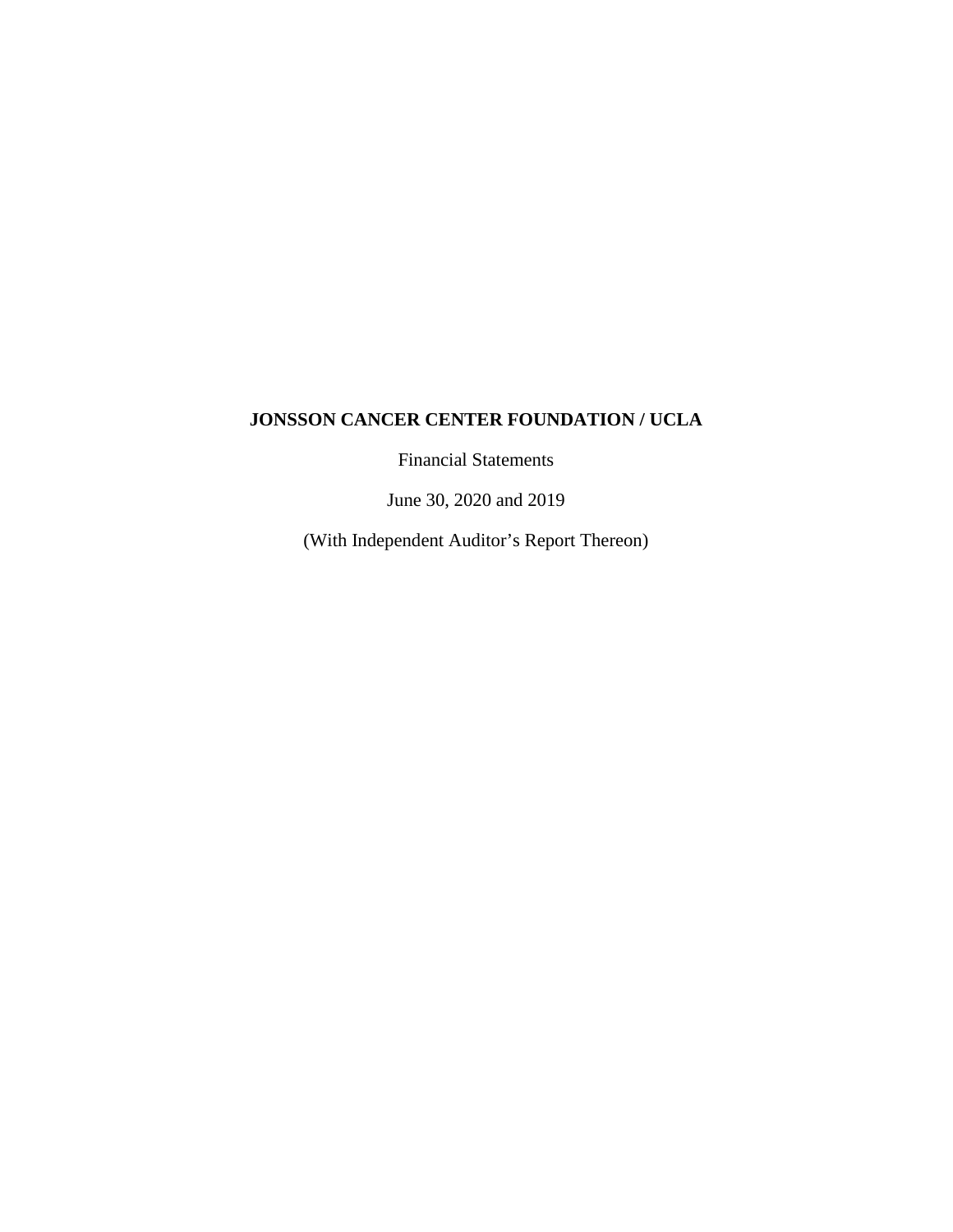## **Table of Contents**

| <b>Report of Independent Auditors</b>                         | $1-2$     |
|---------------------------------------------------------------|-----------|
| Management's Discussion and Analysis (Unaudited)              | $3 - 7$   |
| <b>Financial Statements:</b>                                  |           |
| <b>Statements of Net Position</b>                             | 8         |
| Statements of Revenues, Expenses, and Changes in Net Position | 9         |
| <b>Statements of Cash Flows</b>                               | 10        |
| <b>Notes to Financial Statements</b>                          | $11 - 20$ |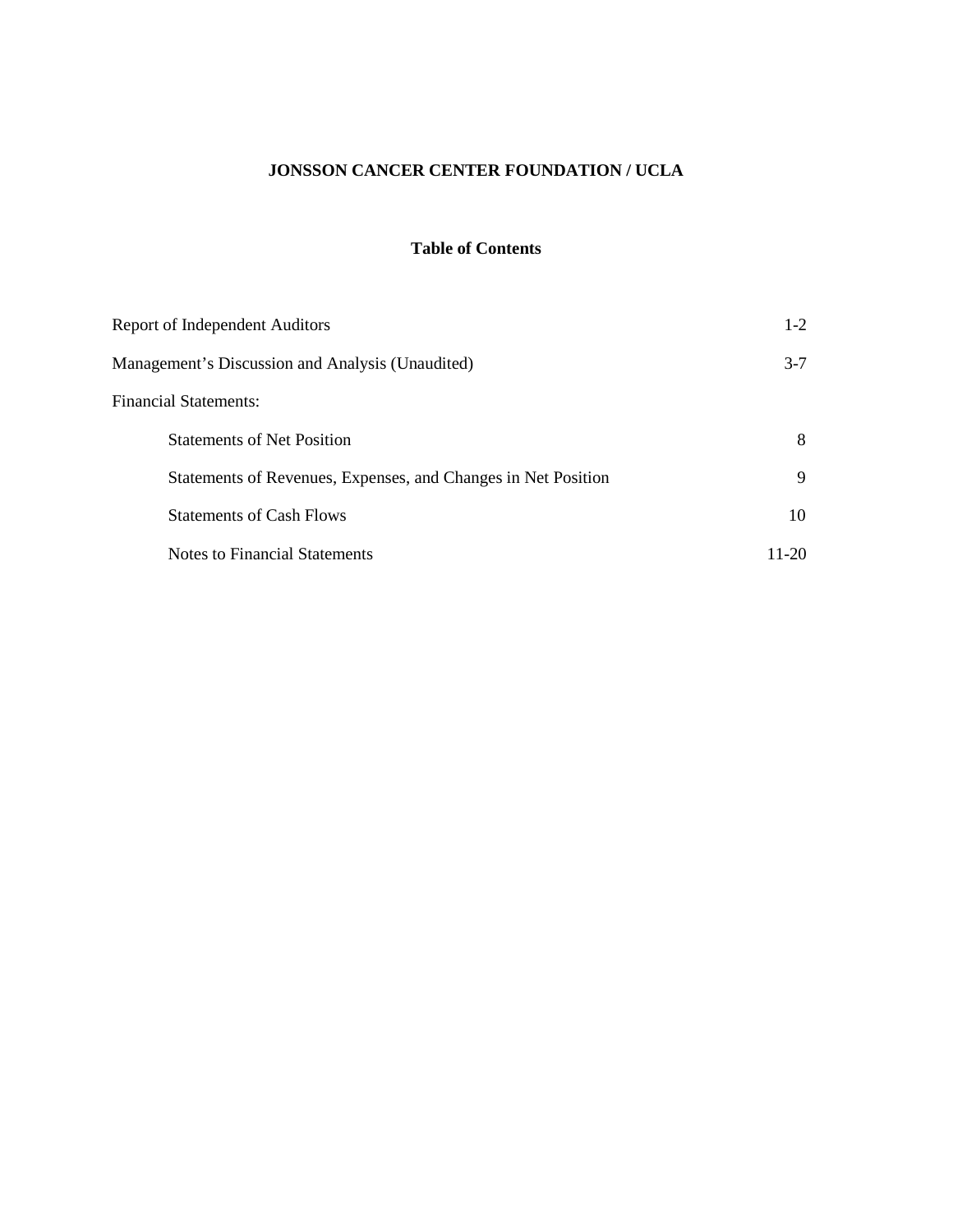

## **Report of Independent Auditors**

To the Board of Directors of Jonsson Cancer Center Foundation / UCLA:

We have audited the accompanying financial statements of Jonsson Cancer Center Foundation / UCLA (the "Foundation"), a component unit of the University of California, which comprise the statements of net position as of June 30, 2020 and 2019, and the related statements of revenues, expenses, and changes in net position and of cash flows for the years then ended.

### *Management's Responsibility for the Financial Statements*

Management is responsible for the preparation and fair presentation of the financial statements in accordance with accounting principles generally accepted in the United States of America; this includes the design, implementation, and maintenance of internal control relevant to the preparation and fair presentation of financial statements that are free from material misstatement, whether due to fraud or error.

### *Auditors' Responsibility*

Our responsibility is to express an opinion on the financial statements based on our audits. We conducted our audits in accordance with auditing standards generally accepted in the United States of America. Those standards require that we plan and perform the audit to obtain reasonable assurance about whether the financial statements are free from material misstatement.

An audit involves performing procedures to obtain audit evidence about the amounts and disclosures in the financial statements. The procedures selected depend on our judgment, including the assessment of the risks of material misstatement of the financial statements, whether due to fraud or error. In making those risk assessments, we consider internal control relevant to the Foundation's preparation and fair presentation of the financial statements in order to design audit procedures that are appropriate in the circumstances, but not for the purpose of expressing an opinion on the effectiveness of the Foundation's internal control. Accordingly, we express no such opinion. An audit also includes evaluating the appropriateness of accounting policies used and the reasonableness of significant accounting estimates made by management, as well as evaluating the overall presentation of the financial statements. We believe that the audit evidence we have obtained is sufficient and appropriate to provide a basis for our audit opinion.

#### *Opinion*

In our opinion, the financial statements referred to above present fairly, in all material respects, the respective financial position of Jonsson Cancer Center Foundation / UCLA as of June 30, 2020 and 2019, and the respective changes in net position and cash flows thereof for the years then ended in accordance with accounting principles generally accepted in the United States of America.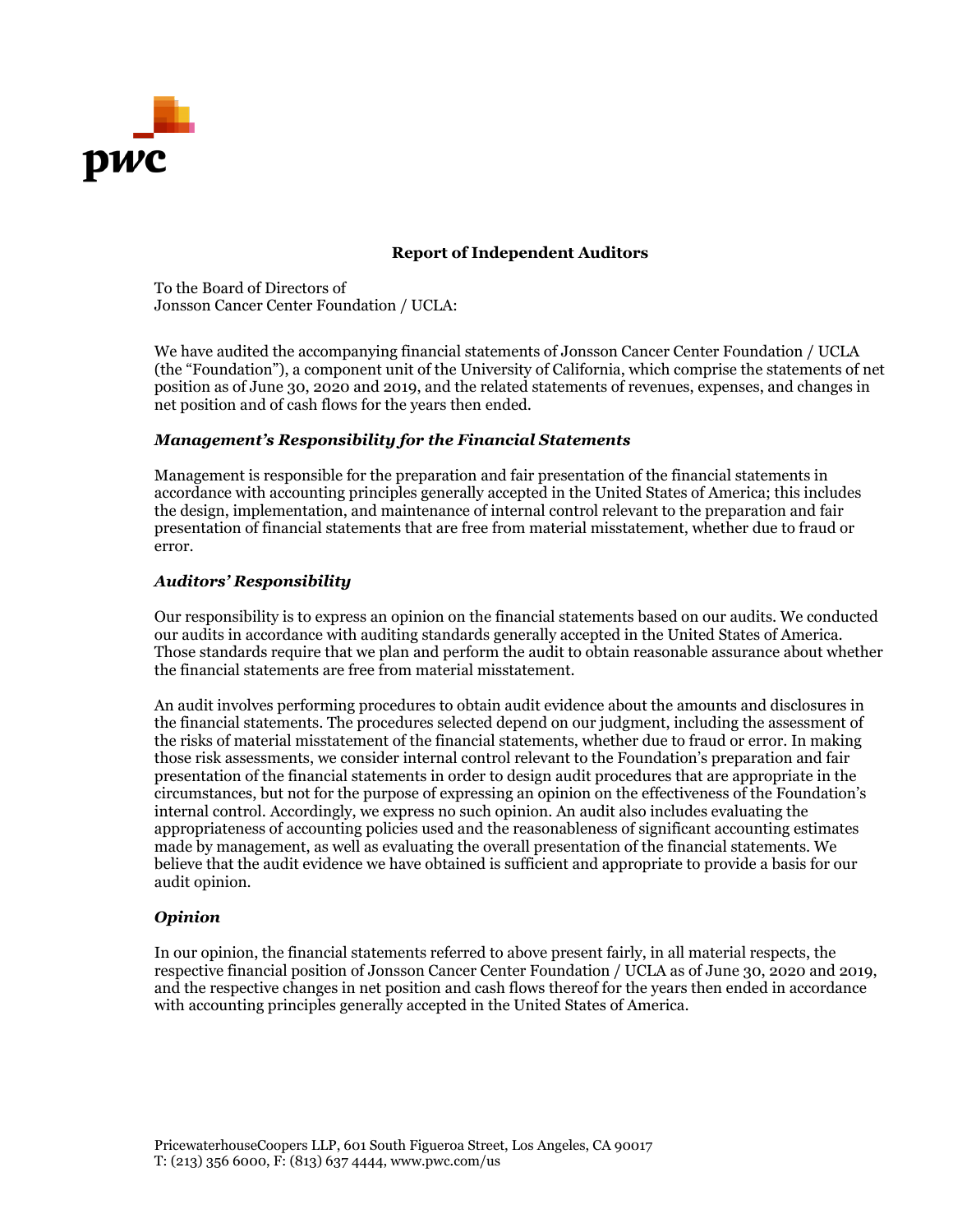

#### *Other Matter*

The accompanying management's discussion and analysis on pages 3 through 7 is required by accounting principles generally accepted in the United States of America to supplement the basic financial statements. Such information, although not a part of the basic financial statements, is required by the Governmental Accounting Standards Board who considers it to be an essential part of financial reporting for placing the basic financial statements in an appropriate operational, economic, or historical context. We have applied certain limited procedures to the required supplementary information in accordance with auditing standards generally accepted in the United States of America, which consisted of inquiries of management about the methods of preparing the information and comparing the information for consistency with management's responses to our inquiries, the basic financial statements, and other knowledge we obtained during our audit of the basic financial statements. We do not express an opinion or provide any assurance on the information because the limited procedures do not provide us with sufficient evidence to express an opinion or provide any assurance.

Pricewaterhouse Coopers LLP

November 9, 2020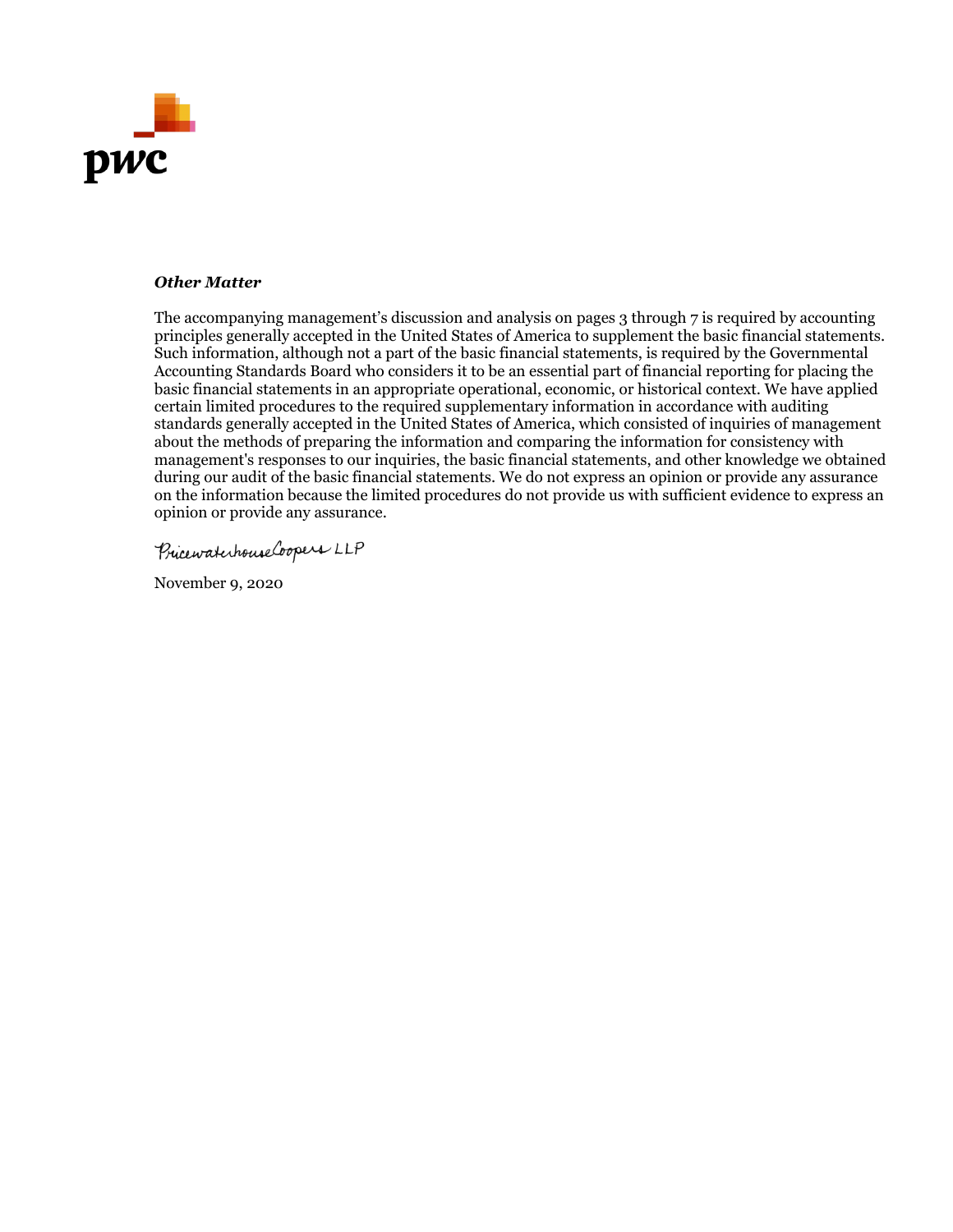Management's Discussion and Analysis

June 30, 2020 and 2019

The Jonsson Cancer Center Foundation/UCLA (Foundation), formerly the California Institute for Cancer Research, was established in 1956. The primary purpose of the Foundation is to raise and distribute funds for cancer research at the University of California, Los Angeles (UCLA). Donations to the Foundation come, predominately, from individuals committed to eradicating cancer and who are inspired by the high quality of cancer research and patient care conducted at UCLA in the Jonsson Comprehensive Cancer Center (JCCC) and UCLA.

The following discussion and analysis of the Foundation's financial performance presents an overview of its financial activities for the fiscal year ended June 30, 2020 (FY20), with selected comparative information for the fiscal year ended June 30, 2019 (FY19), and the fiscal year ended June 30, 2018 (FY18). This discussion and analysis has been prepared by management and should be read in conjunction with, and is qualified in its entirety by, the accompanying audited financial statements and notes.

### **Using This Report**

This annual report consists of a series of financial statements prepared in accordance with the Governmental Accounting Standards Board Statement No. 34, *Basic Financial Statements and Management's Discussion and Analysis—For State and Local Governments*.

One of the most important questions asked about the Foundation's finances is whether the Foundation is better or worse off as a result of the year's activities. The keys to understanding this question are the Statements of Net Position, Statements of Revenues, Expenses and Changes in Net Position, and the Statements of Cash Flows. These statements present financial information in a form similar to that used by private sector companies. The Foundation's net position (the difference between assets and liabilities) is one indicator of the Foundation's financial health. Over time, increases or decreases in net position are one indicator of the improvement or erosion of the Foundation's financial condition when considered in combination with other non-financial information.

The Statements of Net Position include all assets and liabilities. The Statements of Revenues, Expenses and Changes in Net Position present revenues earned and expenses incurred during the year. Activities are reported as either operating or non-operating. Operating revenues include current use gifts to the Foundation and operating expenses include program support. Investment results are reported as nonoperating income (loss). These statements are prepared using the economic resources measurement focus and the accrual basis of accounting. Another way to assess the financial health of the Foundation is to look at the Statements of Cash Flows. Its primary purpose is to provide relevant information about the sources and uses of cash of an entity during a given period, and it helps users assess an entity's ability to generate cash flows.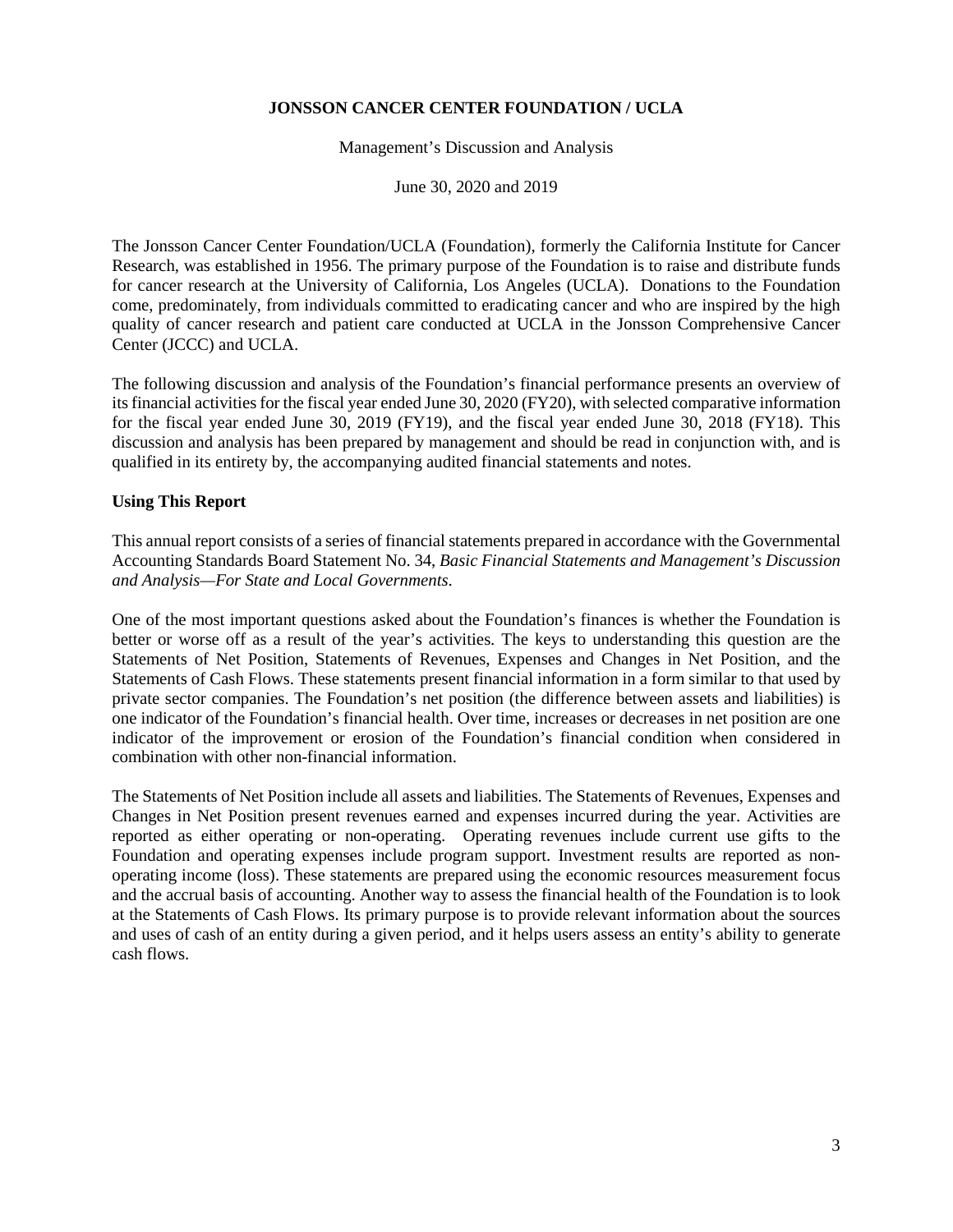Management's Discussion and Analysis

# June 30, 2020 and 2019

# Condensed Financial Information

|                                                                       |                   | FY2020-2019          |                   | FY 2019-2018         |                  |
|-----------------------------------------------------------------------|-------------------|----------------------|-------------------|----------------------|------------------|
|                                                                       | 2020              | change<br>percentage | 2019              | change<br>percentage | 2018             |
| Assets                                                                |                   |                      |                   |                      |                  |
| \$<br>Cash                                                            | 155,088           | 93%                  | \$<br>80,394 \$   | $-56%$               | \$<br>184,397    |
| Investments                                                           |                   |                      |                   |                      |                  |
| Short-Term Investments                                                | 8,509,252         | 10%                  | 7.760.016         | $-23%$               | 10,058,610       |
| Long-Term Investments                                                 | 8,131,389         | 0%                   | 8,168,725         | 2%                   | 8,013,310        |
| <b>Total Investments</b>                                              | 16,640,641        | 4%                   | 15,928,741        | $-12%$               | 18,071,920       |
| Pledges receivable, net                                               | 8,998,207         | $-22%$               | 11,467,136        | $-18%$               | 13.901,271       |
| Beneficial Interest in Split Interest Agreements                      | 106,256           | $-66%$               | 317,128           | $-86%$               | 2,341,830        |
| Other assets                                                          | 711,136           | $-12%$               | 804,062           | 159%                 | 310,371          |
| <b>Total assets</b>                                                   | 26,611,328        | $-7%$                | 28,597,461        | $-18%$               | 34,809,789       |
| <b>Liabilities</b>                                                    |                   |                      |                   |                      |                  |
| Current liabilities                                                   | 71,415            | $-45%$               | 129,170           | $-96%$               | 2,917,104        |
| <b>Total liabilities</b>                                              | 71,415            | $-45%$               | 129,170           | $-96%$               | 2,917,104        |
| Deferred inflow of resources                                          |                   |                      |                   |                      |                  |
| Deferred inflow- gift receipts                                        | 255,704           | $-19%$               | 317,128           | -86%                 | 2,341,830        |
| Total deferred inflow of resources                                    | 255,704           | $-19%$               | 317,128           | $-86%$               | 2,341,830        |
| <b>Net Positions</b>                                                  |                   |                      |                   |                      |                  |
| Restricted net position                                               | 15,659,579        | $-12%$               | 17,746,379        | $-9%$                | 19,540,600       |
| Unrestricted net position                                             | 10,624,630        | 2%                   | 10,404,784        | 4%                   | 10,010,255       |
| Total net position                                                    | 26,284,209<br>\$  | $-7%$                | \$<br>28,151,163  | $-5%$                | \$<br>29,550,855 |
| Revenues and expenses                                                 |                   |                      |                   |                      |                  |
| Operating revenues                                                    |                   |                      |                   |                      |                  |
| Contributions                                                         | 9,299,408         | $-30%$               | 13,213,748        | $-20%$               | 16,451,467       |
| Event revenue                                                         |                   | $-100%$              | 42,400            | $-51%$               | 85,800           |
| Total operating revenues                                              | 9,299,408         | $-30%$               | 13,256,148        | $-20%$               | 16,537,267       |
| Operating expenses                                                    |                   |                      |                   |                      |                  |
| Program support                                                       | 10,521,523        | $-26%$               | 14,183,578        | $-12%$               | 16, 161, 378     |
| Fundraising                                                           | 74,224            | $-83%$               | 444,126           | $-8%$                | 480,769          |
| Management and general                                                | 976,679           | 27%                  | 768,727           | 20%                  | 640,213          |
| Total operating expenses                                              | 11,572,426        | $-25%$               | 15,396,431        | $-11%$               | 17,282,360       |
| Net operating loss                                                    | (2,273,018)       | 6%                   | (2,140,283)       | 187%                 | (745,093)        |
| Non-operating income                                                  |                   |                      |                   |                      |                  |
| Investment income                                                     | 142,285           | $-45%$               | 257,738           | 42%                  | 181,219          |
| Realized gains (losses) and changes in fair value of investments, net | 263,779           | $-45%$               | 482,853           | $-27%$               | 662,171          |
| Total non-operating income (loss), net                                | 406,064           | $-45%$               | 740,591           | $-12%$               | 843,390          |
| Change in net position                                                | (1,866,954)<br>\$ | 33%                  | \$<br>(1,399,692) | $-1524%$             | \$<br>98,297     |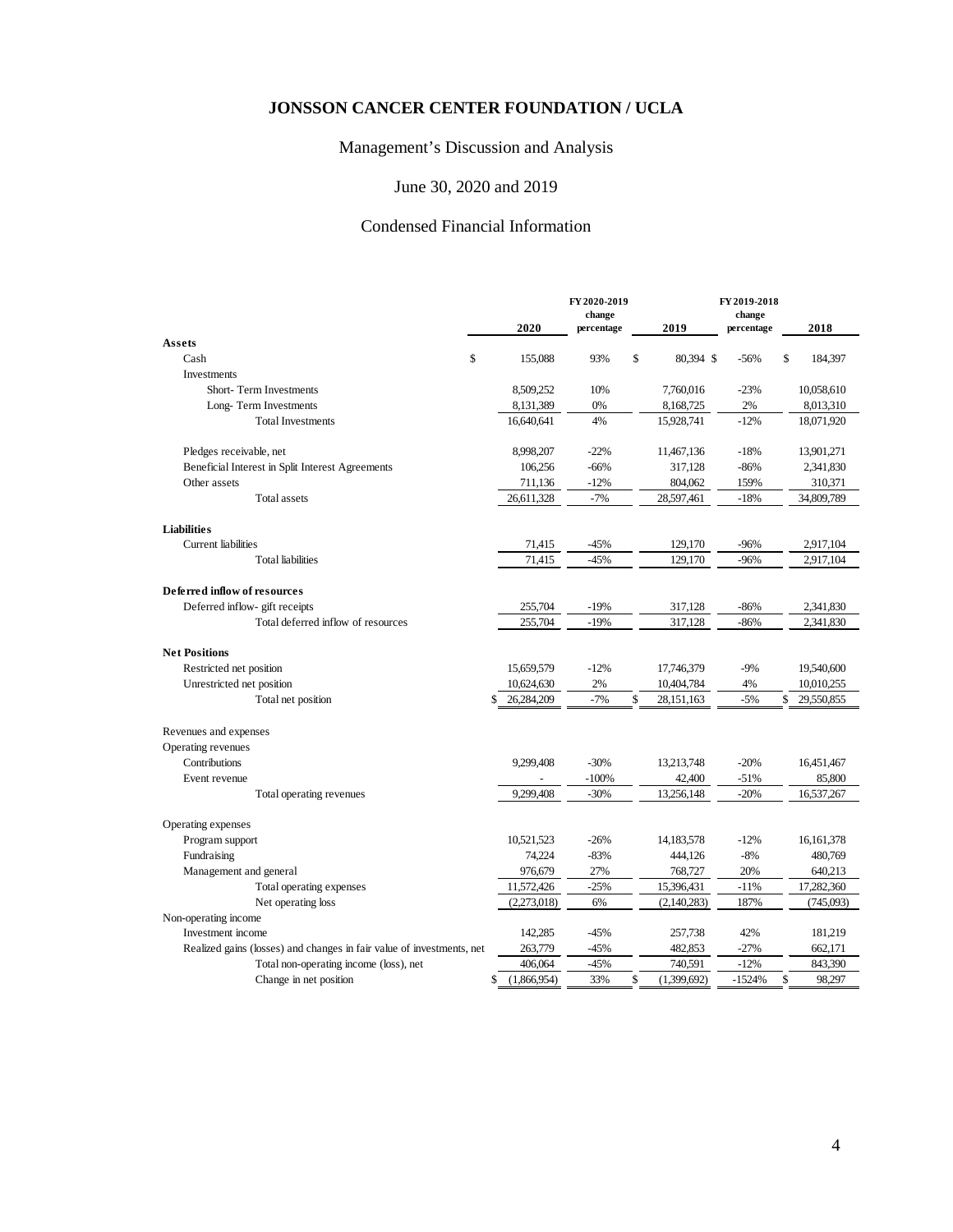Management's Discussion and Analysis

June 30, 2020 and 2019

### **Financial Highlights**

In FY20, the Foundation's total assets decreased 7% or \$2 million to \$26.6 million at June 30, 2020 from \$28.6 million at June 30, 2019. The decrease in FY20 was primarily due to pledges receivable and split interest agreements which decreased by \$2.5 million and \$210 thousand respectively. To the former, new pledges were not received to balance the payments on current pledges. In FY19, the Foundation's total assets decreased 18% or \$6.2 million to \$28.6 million at June 30, 2019 from \$34.8 million at June 30, 2018. The decrease in FY19 was primarily due to short term investments, split interest agreements, and pledge receivables, which decreased by \$2.3 million, \$2.0 million, and \$2.4 million respectively. The short term investment account is where the Foundation holds funds designated for campus and this reduction correlates to the reduction in current liabilities.

In FY20, liabilities of the Foundation decreased by 45% or \$58 thousand to \$71 thousand from \$129 thousand in FY19. In FY19, liabilities of the Foundation decreased by 96% or \$2.8 million to \$129 thousand from \$2.9 million in FY18. The decreases in FY20 correlates to the reduction in gifts received in FY20 and the fact that most gifts received were fully processed and transferred to JCCC in the same fiscal year. The decreases in FY19 was due the fact that gifts received in FY19 were fully processed and transferred to the JCCC and other divisions/departments by the end of FY19. This decrease in liabilities in FY19 correlates to the reduction in the short term investment account, where the funds are held. Deferred inflow-gift receipts decreased by 19% or \$61 thousand to \$256 thousand at June 30, 2020 from \$317 thousand at June 30, 2019. The decrease in FY20 was due to the receipt of a deferred gift for \$210 thousand offset by the addition of deferred net revenue received of \$149 thousand from a fundraising event Taste for a Cure (TFAC) that has been postponed due to COVID-19.

Contributions to the Foundation decreased by 30% or \$3.9 million to \$9.3 million in FY20 as compared to \$13.2 million in FY19. This was primarily due to the timing of major gifts and the impact of the COVID-19 pandemic on major gift philanthropy. Contributions to the Foundation decreased by 20% or \$3.2 million to \$13.3 million in FY19 as compared to \$16.5 million in FY18. This was primarily due to the timing of major gifts and not as many major gifts committed in FY19.

Of note, in FY20 the Foundation staff were the lead in UCLA receiving an \$18 million commitment from the Simms/Mann Family Foundation for holistic care for patients facing cancer. As the gift is a true endowment, the pledge cannot be reflected in the Foundation's financials. With this pledge the Foundation staff raised more than \$27 million in FY20, the greatest revenue realized in a fiscal year.

#### **Assets**

Foundation assets include cash, investments, pledges receivable, and other assets. Other assets include gift and event receipts in process and prepaid expenses to UCLA. In FY20, the Foundation's investments increased 4% or \$711 thousand to \$16.6 million at June 30, 2020 from \$15.9 million at June 30, 2019. The increase in FY20 was due to a Regental gift received in June for \$1 million that will be processed and disbursed in early FY21. Pledges receivable decreased 22% or \$2.5 million to \$9 million (net of discount and allowance) at June 30, 2020 from \$11.5 million at June 30, 2019. This decrease is the result of the fact that new pledges in FY20 did not match or exceed pledge payments received in FY20 (which were for existing pledges booked in previous fiscal years.)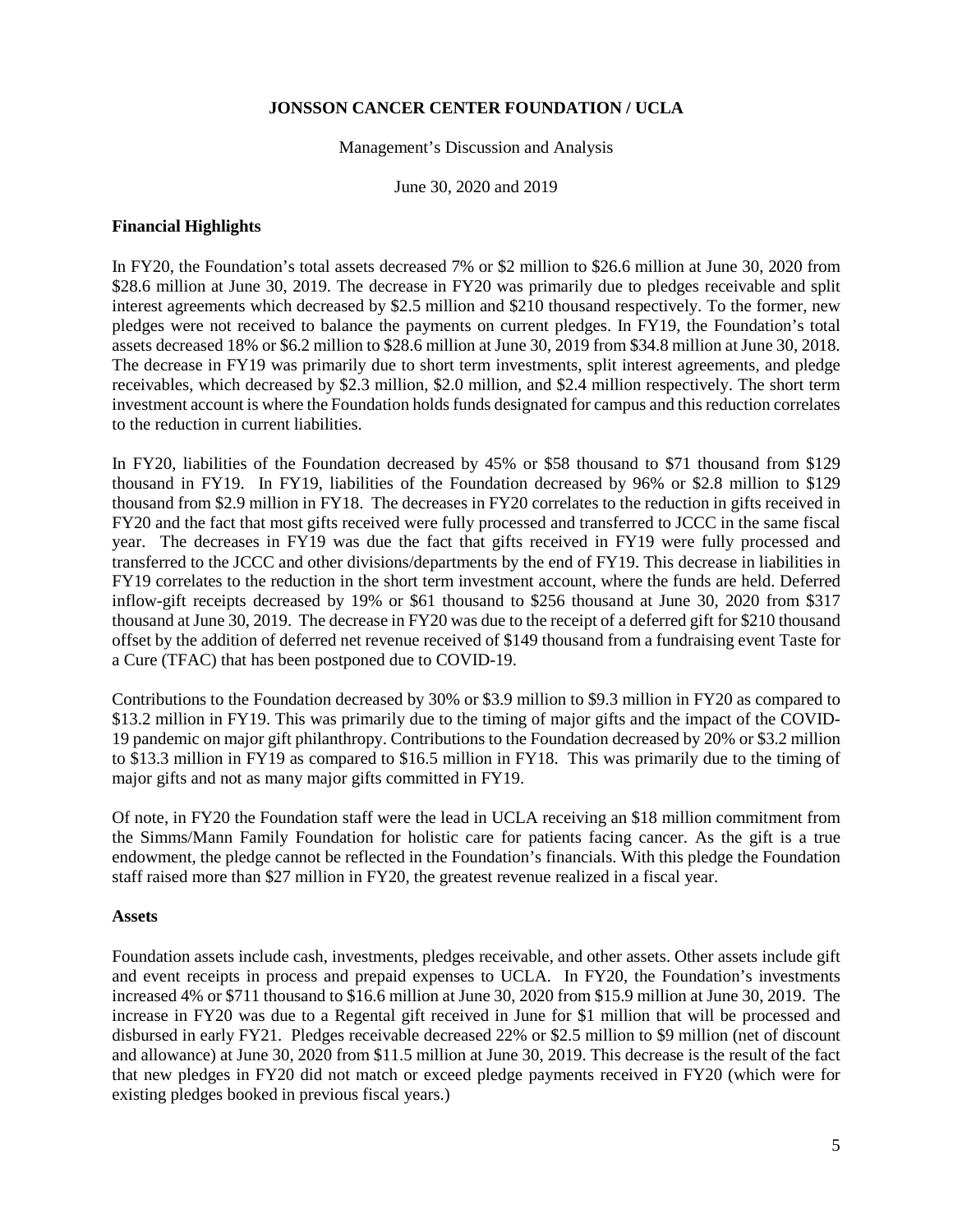Management's Discussion and Analysis

June 30, 2020 and 2019

In FY19, the Foundation's investments decreased 12% or \$2.2 million to \$15.9 million at June 30, 2019 from \$18.1 million at June 30, 2018. The decrease in FY19 was due the fact that gifts received in FY19 were fully processed and transferred to JCCC and other divisions/departments by the end of FY19 and thus the Foundation had fewer funds in the short-term investment account, where funds "in transit" are held.

In FY19, pledges receivable decreased 18% or \$2.4 million to \$11.5 million (net of discount and allowance) at June 30, 2019 from \$13.9 million at June 30, 2018. This decrease is the result of the fact that new pledges in FY19 did not match or exceed pledge payments received in FY19 (which were for existing pledges booked in previous fiscal years.)

### **Operating Revenues and Expenses**

The condensed schedules of revenues, expenses and changes in net position summarize operating income and non-operating income (loss) for FY20, FY19, and FY18. In FY20, the Foundation's contribution revenue decreased by 30% or \$3.9 million to \$9.3 million from \$13.2 million in FY19. This was primarily due to the timing of major gifts and the impact of the COVID-19 pandemic on major gift philanthropy.

Program support decreased 26% or \$3.7 million to \$10.5 million in FY20 compared to \$14.2 million in FY19 due primarily to a reduction in major gifts received in FY20. However, within the JCCC Programmatic Support- seed grants, next generation technology, and impact grants, etc.- the Foundation was budgeted to provide \$1.6 million in support and provided \$2.2 million in support, a 39% increase beyond budget.

Fundraising costs decreased 83% or \$370 thousand to \$74 thousand in FY20 compared to \$444 thousand in FY19. This decrease was due to the postponement of the Foundation's Signature Event, Taste for a Cure, in April 2020 due to COVID-19. Management and general expenses increased 27% or \$208 thousand to \$977 thousand in FY20 compared to \$769 thousand in FY19. This increase was within the approved fiscal year budget.

Contribution revenue decreased in FY19 by 20% or \$3.2 million to \$13.3 million from \$16.5 million in FY18 due to the timing of major gifts and that not as many major gifts were committed in FY19.

Program support decreased 12% or \$2 million to \$14.2 million in FY19 compared to \$16.2 million in FY18 due primarily to a reduction in major gifts received in FY19. Fundraising costs decreased 8% or \$36 thousand to \$444 thousand in FY19 compared to \$481 thousand in FY18. This decrease was due to a reduction in expenses associated with Estates and Trusts. Management and general expenses increased 20% or \$129 thousand to \$769 thousand in FY19 compared to \$640 thousand in FY18.

Total expenses exceeded total revenue in FY20 because grants and similar amounts paid, as Program Support, included payments from pledges accrued in previous fiscal years. The Foundation did not have an operational deficit for FY20.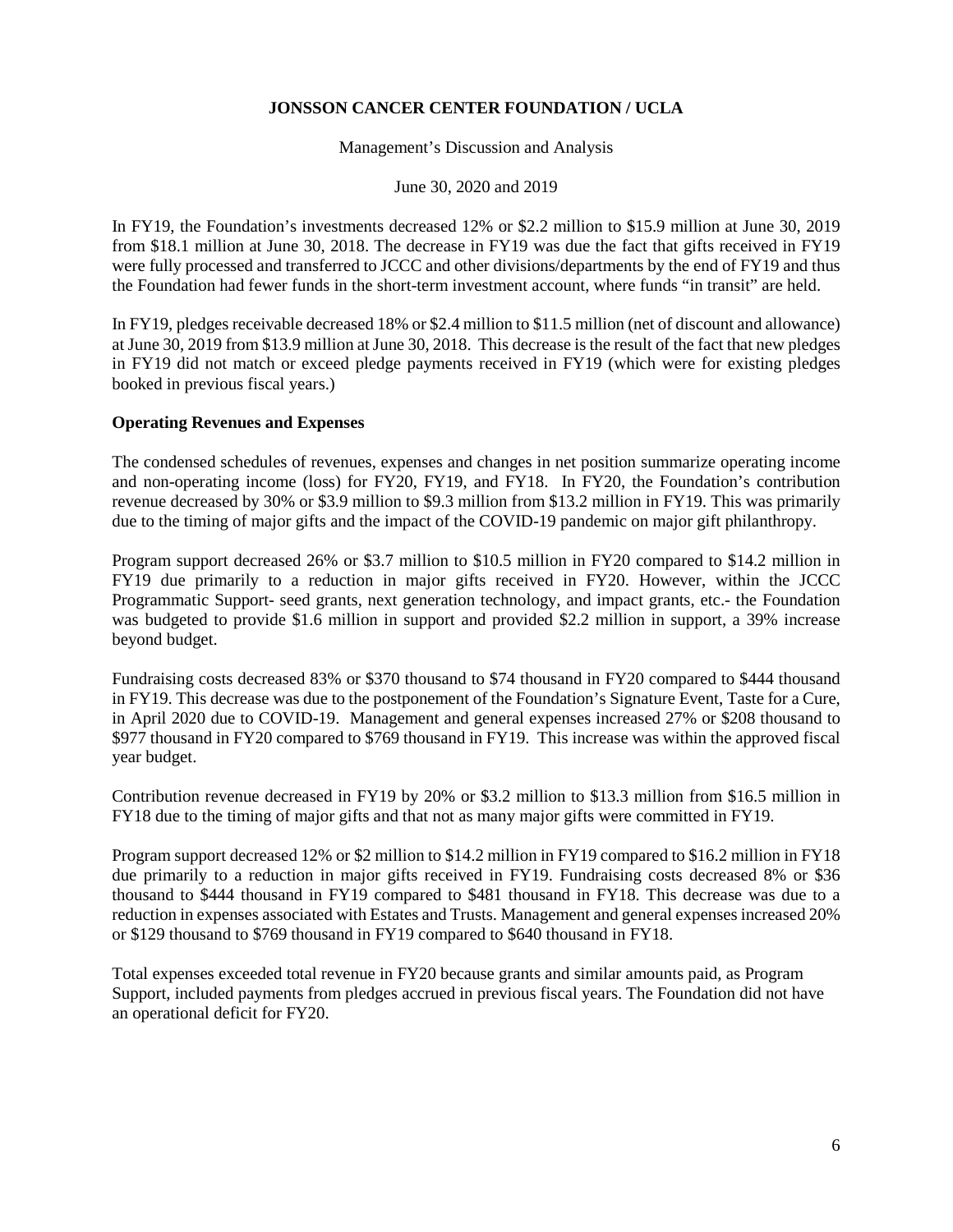Management's Discussion and Analysis

June 30, 2020 and 2019

## **Non-operating Income (Loss)**

In FY20, non-operating income decreased by 45% or \$335 thousand to \$406 thousand from \$741 thousand in FY19. This was primarily due to a market correction in the third quarter which affected investment performance for both the General Endowment Pool (GEP) managed by the UC Regents as well as the Endowed Investment Pool (EIP) managed by the UCLA Investment Company. In FY20, the GEP experienced a gain of 1.2% while the EIP experienced a reduction of 4.3%.

Non-operating income in FY19 decreased by 12% or \$102 thousand to \$741 thousand from \$843 thousand in FY18. This was primarily due to a market correction in the second quarter which affected investment performance for both the General Endowment Pool (GEP) managed by the UC Regents as well as the Endowed Investment Pool (EIP) managed by the UCLA Investment Company. In FY19, the GEP experienced a gain of 3.4% while the EIP experienced a reduction of 1.1%.

## **Factors Impacting Future Periods**

The outbreak of COVID-19, a respiratory disease caused by a new strain of coronavirus, has been declared a pandemic by the World Health Organization. The outbreak of the disease has affected travel, commerce and financial markets globally, in the United States and in the state, including cities and counties throughout the state. While there have been and likely will continue to be material financial impacts to the campus due to COVID-19, impact to the Foundation is uncertain. Future impact will likely depend on the timing of economic recovery in general and the status of financial markets.

Management is not aware of any other factors that would have a significant impact on future periods.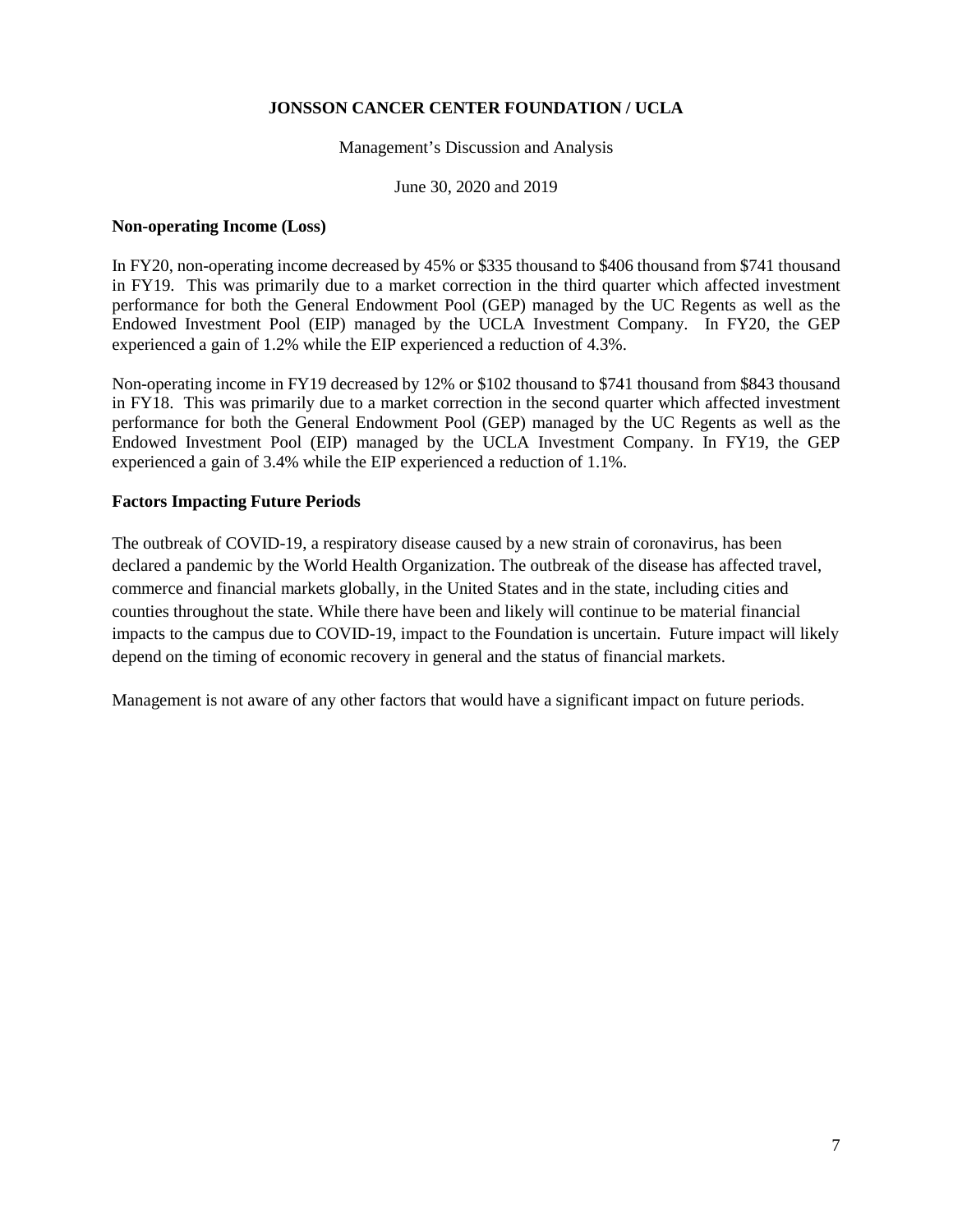# Statements of Net Position

# June 30, 2020 and 2019

|                                                              | 2020          | 2019         |
|--------------------------------------------------------------|---------------|--------------|
| <b>Assets</b>                                                |               |              |
| <b>Current Assets</b>                                        |               |              |
| Cash                                                         | \$<br>155,088 | \$<br>80,394 |
| Short-term investments                                       | 8,509,252     | 7,760,016    |
| Gift and event receipts in process                           | 300,809       | 463,142      |
| Prepaid expenses                                             | 384,475       | 315,287      |
| Accrued investment income                                    | 25,852        | 25,633       |
| Pledges receivable, net                                      | 3,575,507     | 3,533,735    |
| Total current assets                                         | 12,950,983    | 12,178,207   |
| Non-current assets:                                          |               |              |
| Long-term investments                                        | 8,131,389     | 8,168,725    |
| Beneficial interest in irrevocable split interest agreements | 106,256       | 317,128      |
| Pledges receivable, net                                      | 5,422,700     | 7,933,401    |
| Tota non-current assets                                      | 13,660,345    | 16,419,254   |
| <b>Total assets</b>                                          | \$26,611,328  | \$28,597,461 |
| <b>Liabilities</b>                                           |               |              |
|                                                              |               |              |
| Current liabilities                                          |               |              |
| Grants payable                                               | 68,738        | 129,014      |
| Accounts payable and other non-operating accrued expenses    | 2,677         | 156          |
| <b>Total liabilites</b>                                      | 71,415        | 129,170      |
| <b>Deferred Inflow of Resources</b>                          |               |              |
| Deferred inflow - gift receipts                              | 255,704       | 317,128      |
| Total deferred inflow of resources                           | 255,704       | 317,128      |
| <b>Net position</b>                                          |               |              |
| Restricted expendable gifts                                  | 15,659,579    | 17,746,379   |
| Unrestricted                                                 | 10,624,630    | 10,404,784   |
| Total net position                                           | \$26,284,209  | \$28,151,163 |
|                                                              |               |              |

See accompanying notes to financial statements.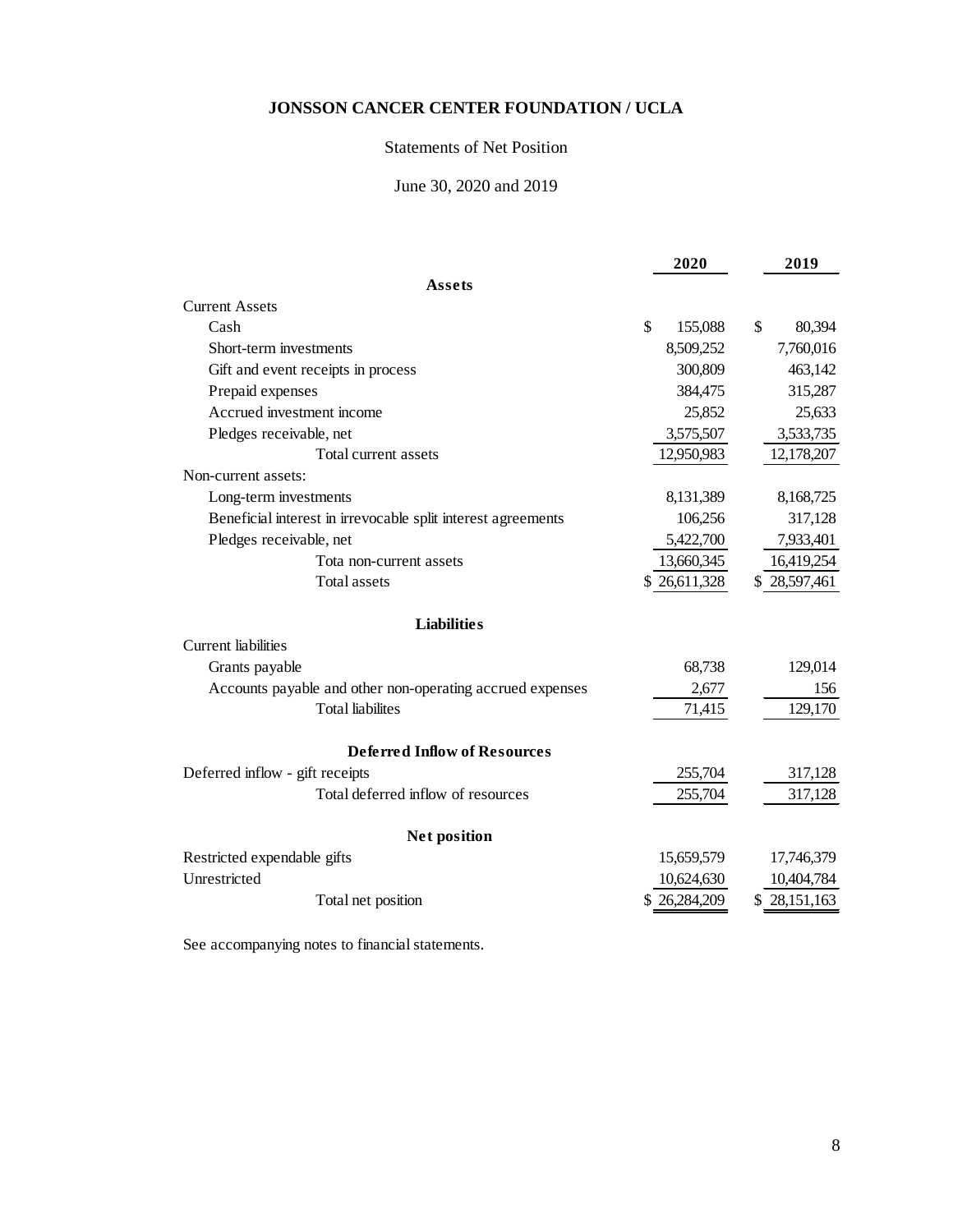# Statements of Revenues, Expenses, and Changes in Net Position

Years ended June 30, 2020 and 2019

|                                                             | 2020            | 2019               |
|-------------------------------------------------------------|-----------------|--------------------|
| Operating revenues                                          |                 |                    |
| Contributions                                               | \$<br>9,299,408 | \$<br>13,213,748   |
| Event revenue                                               |                 | 42,400             |
| Total operating revenues                                    | 9,299,408       | 13,256,148         |
| Operating expenses                                          |                 |                    |
| Program support                                             | 10,521,523      | 14, 183, 578       |
| Fundraising                                                 | 74,224          | 444,126            |
| Management and general                                      | 976,679         | 768,727            |
| Total operating expenses                                    | 11,572,426      | 15,396,431         |
| Net operating loss                                          | (2,273,018)     | (2,140,283)        |
| Non-operating income                                        |                 |                    |
| Investment income                                           | 142,285         | 257,738            |
| Realized gains and change in fair value of investments, net | 263,779         | 482,853            |
| Total non-operating income, net                             | 406,064         | 740,591            |
| Decrease in net position                                    | (1,866,954)     | (1,399,692)        |
| Net position                                                |                 |                    |
| Beginning of year                                           | 28, 151, 163    | 29,550,855         |
| End of year                                                 | 26,284,209      | \$<br>28, 151, 163 |

See accompanying notes to financial statements.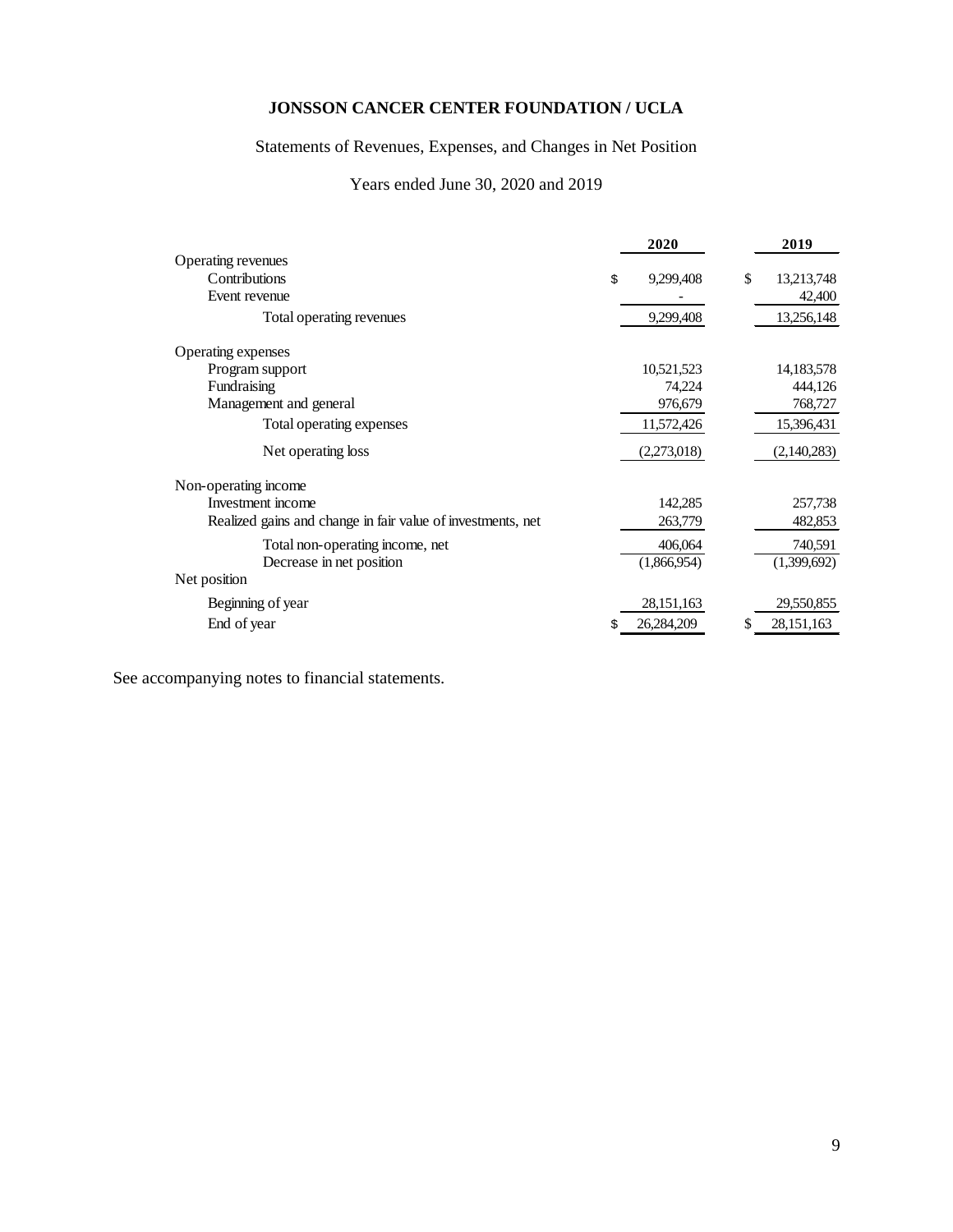## Statements of Cash Flows

# June 30, 2020 and 2019

|                                                                                             | 2020             | 2019           |
|---------------------------------------------------------------------------------------------|------------------|----------------|
| Cash flows from operating activities:                                                       |                  |                |
| Contributions                                                                               | \$11,805,844     | 14,485,253     |
| <b>Event Revenue</b>                                                                        | 40,774           | 42,400         |
| Program Support                                                                             | (10,581,798)     | (16,546,014)   |
| Fundraising                                                                                 | (71,703)         | (444,907)      |
| Management and General                                                                      | (1,045,867)      | (932, 321)     |
| Net cash provided by (used in) operating activities                                         | 147,250          | (3,395,589)    |
| Cash flows from noncapital financing activities:                                            |                  |                |
| Receipt of endowed funds                                                                    |                  | (400,000)      |
| Net cash (used in) noncapital financing activities                                          | $\overline{a}$   | (400,000)      |
| Cash flows from investing activities:                                                       |                  |                |
| Proceeds from sales of investments                                                          | 2,375,949        | 3,691,126      |
| Purchase of investments                                                                     | (2,605,454)      | (339,505)      |
| Interest and dividends on investments                                                       | 156,949          | 339,965        |
| Net cash (used in) provided by investing activities                                         | (72, 556)        | 3,691,586      |
| Net increase (decrease) in cash                                                             | 74,694           | (104,003)      |
| Cash                                                                                        |                  |                |
| Beginning of year                                                                           | 80,394           | 184,397        |
| End of year                                                                                 | \$<br>155,088    | \$<br>80,394   |
|                                                                                             |                  |                |
| Reconciliation of net operating loss to net cash                                            |                  |                |
| (used in) provided by operating activities                                                  |                  |                |
| Net operating loss                                                                          | (2,273,016)      | (2,140,283)    |
| Adjustments to reconcile net operating loss to net cash                                     |                  |                |
| provided by (used in) operating activities                                                  |                  |                |
| Non-cash gifts                                                                              | (233,500)        | (833,027)      |
| Provision for uncollectible pledges receivable                                              | (118,097)        | 120,881        |
| Changes in assets and liabilities                                                           |                  |                |
| Gift and event receipts in process                                                          | 162,333          | (329,603)      |
| Prepaid expenses                                                                            | (69,189)         | (163,594)      |
| Pledges receivable, net                                                                     | 2,587,026        | 2,313,254      |
| Accounts and grants payable                                                                 | (57,755)         | (2,363,217)    |
| Deferred revenue and expense                                                                | 149,448          |                |
| Net cash provided by (used in) operating activities                                         | 147,250          | \$ (3,395,589) |
| Supplemental non-cash activities information                                                |                  |                |
| Gifts of securities                                                                         | 233,500          | 833,027        |
| Beneficial interests in irrevocable split interest agreements administered by third parties | $\boldsymbol{0}$ | 92,968         |
| See assemption notes to financial statements                                                |                  |                |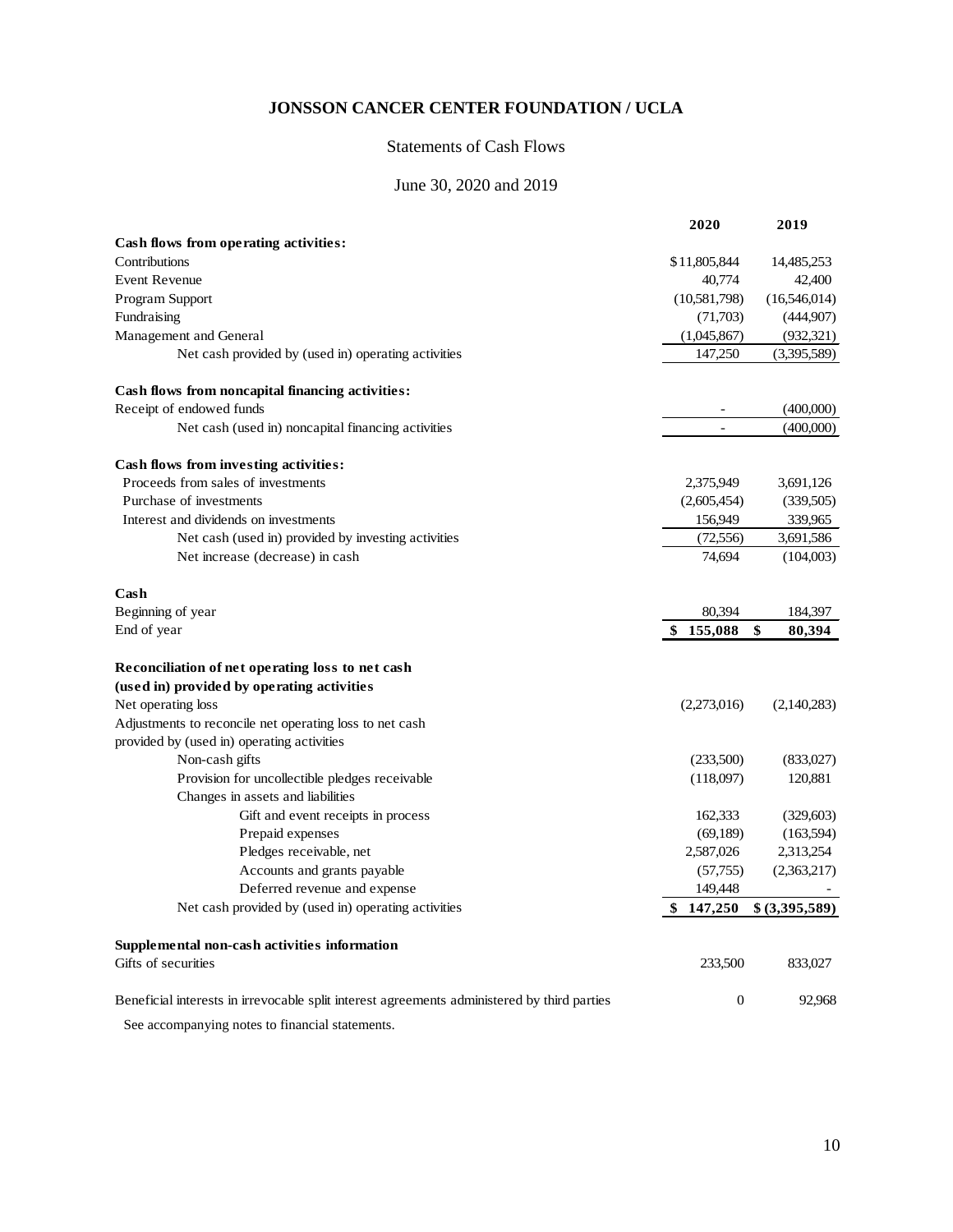### Notes to Financial Statements

June 30, 2020 and 2019

## **(1) Organization**

The Jonsson Cancer Center Foundation / UCLA (Foundation), formerly the California Institute for Cancer Research, was established in 1956. The Foundation is a nonprofit organization whose primary purpose is to raise and distribute funds for cancer research at the University of California, Los Angeles (UCLA). The Foundation is a component unit of the University of California.

The Foundation raises funds in two broad areas: donor directed grants and programmatic support for the Jonsson Comprehensive Cancer Center (JCCC) at UCLA. Donor directed grants are typically designated by the donor for research or patient care being undertaken by a specific doctor or for a particular project. JCCC programmatic support donations are, in turn, unrestricted by the donor. The Foundation pools these unrestricted gifts to accumulate significant funds for cancer research, such as seed grants, next generation technology, and impact grants which support collaboration between researchers. This information is detailed further in footnote (6) Program Support on page 19.

The Foundation is governed by a Board of Directors and the director of the JCCC serves as the president of the Foundation. In the event of the dissolution of the Foundation, any and all assets held in its name shall be distributed to UCLA for use in the investigation of the causes, treatment, and cure of the diseases known as cancer, under the direction of the Dean of the David Geffen School of Medicine. Accordingly, the Foundation is considered a governmental not-for-profit organization, subject to reporting under the Governmental Accounting Standards Board (GASB).

UCLA provides the facilities and the staff for the operation and administration of the Foundation's activities. The Foundation transfers gift funds to the UC Regents or The UCLA Foundation, which assumes responsibility for actual disbursement in accordance with the donor's wishes. The Foundation has one independently operated chapter located in the greater Los Angeles area that assisted in the fundraising effort.

## **(2) Summary of Significant Accounting Policies**

A summary of the significant accounting policies applied in the preparation of these financial statements is presented below:

## *(a) Basis of Accounting*

The accompanying financial statements have been prepared in accordance with U.S. generally accepted accounting principles including all applicable effective standards of the GASB. The statements are prepared using the economic resources measurement focus and the accrual basis of accounting.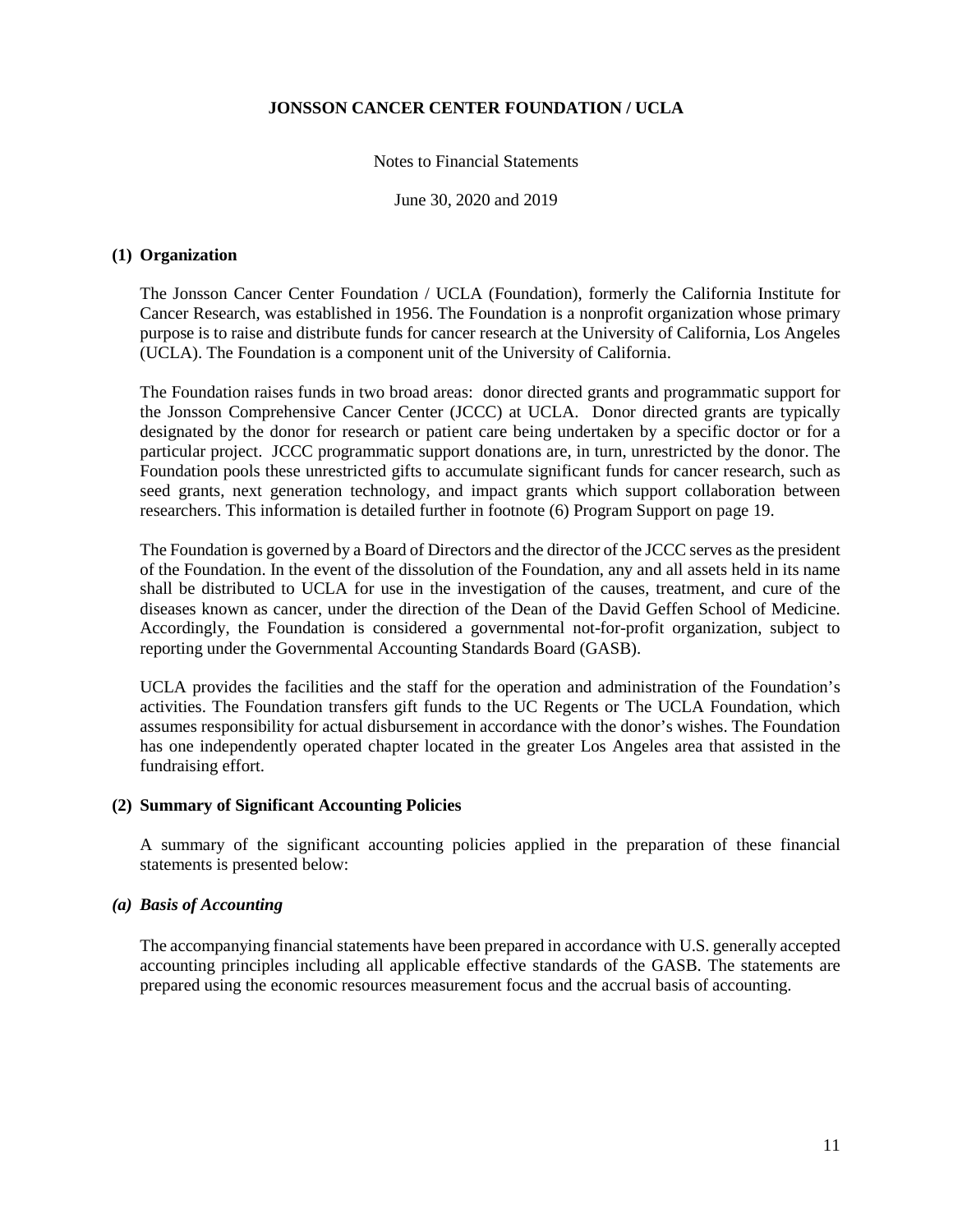#### Notes to Financial Statements

June 30, 2020 and 2019

## *(b) Cash*

The Foundation manages its cash through major banking institutions. At June 30, 2020 and 2019, the carrying amount of the Foundation's cash held in nationally recognized banking institutions was approximately \$155 thousand and \$80 thousand, respectively. At June 30, 2020 and 2019 the Foundation's cash in banks did not exceed the Federal Deposit Insurance Corporations (FDIC) insurance limits. To mitigate custodial risk, the Foundation conducts business with fiscally sound banks with national recognition.

### *(c) Investments*

Investments are measured and recorded at fair value. As a component of the University of California, the Foundation's investment policy requires that all funds be invested with the University of California (UC) through The UCLA Foundation or the UC Regents. The Foundation participates in several external investment pools sponsored by either the UC Regents or The UCLA Foundation. These investment pools are not registered with the Securities and Exchange Commission (SEC). The Foundation's investments in external investment pools are reported at net asset value (NAV) as determined by the pool's respective manager (the UC Regents or The UCLA Foundation). As such, these investments are excluded from the fair value level hierarchy. Management believes that NAV is a practical expedient to estimating fair value. The basis for determining the fair value of pooled funds is determined as the number of units held in the pool multiplied by the price-per-unit share.

## *(d) Gift and event receipts in process*

The Foundation records gift and event receipts in process when donor payments are dated prior to the fiscal year-end but are not received or processed by the Foundation until after fiscal year-end. Also included are credit card gift payments made by the donor in one fiscal year but not yet settled by the bank until the following fiscal year.

#### *(e) Pledges Receivable*

Pledges are written unconditional promises to make future payments. The Foundation recognizes a receivable and revenue at the time the pledge is made by the donor on the basis that the pledge is verifiable, measurable, probable of collection, and meets all applicable eligibility requirements according to GASB Statement No. 33, *Accounting and Financial Reporting for Nonexchange Transactions*. Pledges extending beyond one year are discounted to recognize the present value of the future cash flows. In subsequent years, this discount is accreted and reported as additional contribution revenue in accordance with donor imposed restrictions, if any. In addition, pledges are reported net of an allowance, which includes specific reserves for items that are past due in payments, if applicable, as well as a general reserve which is based on the Foundation's three-year rolling average loss experience.

Conditional pledges, which depend on the occurrence of a specified future or uncertain event, such as matching gifts from other donors or time restrictions on expenditures, as well as all pledges for endowment purposes, are recognized when the conditions are substantially met.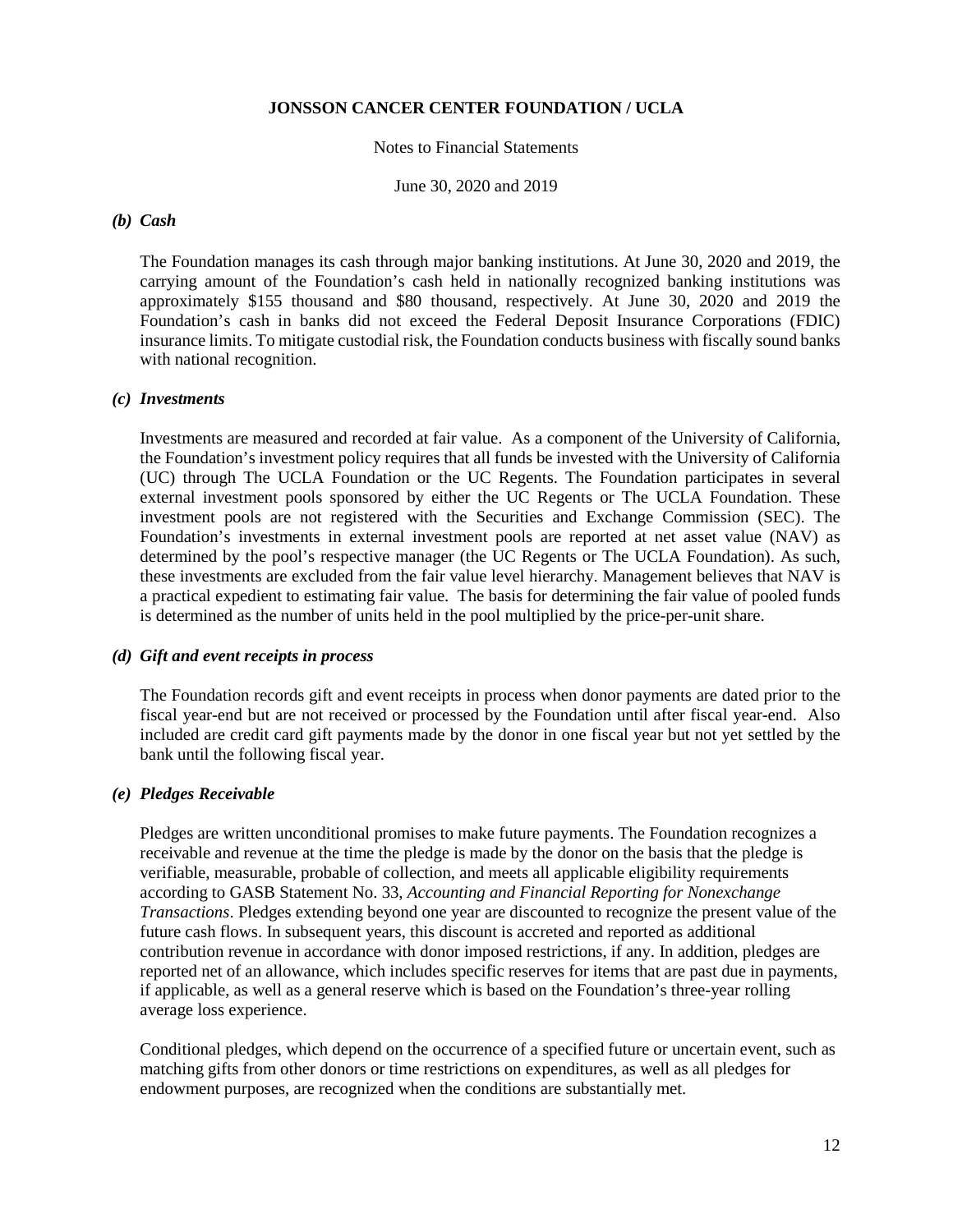#### Notes to Financial Statements

June 30, 2020 and 2019

## *(f) Endowed Funds Payable*

The Foundation collects endowed funds for endowments on campus. These funds are paid soon after receipt to the designated fund. These funds are not recorded as revenue since they are permanently restricted assets for another organization. All endowed assetsreceived by the Foundation are considered a liability to the university until paid. One item of note is that the Foundation facilitated raising a \$2 million endowed pledge on behalf of UCLA, not reflected on these financials in pledges receivable, and will play a critical part in collecting and transferring these funds to campus.

## *(g) Deferred Inflows*

Deferred inflows of resources represent an acquisition of net position that applies to a future period. The Foundation classifies changes in irrevocable split-interest agreements as deferred inflows of resources. These amounts will be recognized as revenue at the termination of the split-interest agreements. Deferred inflows also include contributions received from donors which do not yet meet the time requirements to be recorded as revenue under government accounting standards. These amounts will be reclassified to gift revenue when all time requirements have been met.

### *(h) Net Position*

When possible, the Foundation uses restricted resources when an expense is incurred for which both restricted and unrestricted resources are available. Net position comprises the following:

**Restricted expendable gifts** *–* donations to the Foundation that are restricted by the donor for a specific purpose or pledges receivable net of discount and allowance.

**Unrestricted** *–* the net position of the Foundation that is not subject to donor-imposed restrictions.

### *(i) Classification of Revenues and Expenses*

Operating revenues include contributions from various donors and the guild chapter as well as event revenue representing the value of tickets and other items sold at fundraising events. Operating expenses include program support, fundraising, management and general. Program support is disbursed to the UC Regents or The UCLA Foundation in support of cancer research and care activities consistent with the donor's wishes or, in the case of unrestricted funds, in support of UCLA programs selected by Foundation management in consultation with the JCCC academic leadership. Non-operating income and loss include interest and investment distributions, net realized gains (losses) on the sale of investments, and change in the fair value of investments held at the end of the period.

## *(j) Non-Monetary Transactions*

From time to time the Foundation receives gifts or pledge payments in the form of stocks or securities. The Foundation uses the brokerage accounts and services of The UCLA Foundation acting as agent to receive and sell these securities. It is the policy of the Foundation to liquidate investment securities as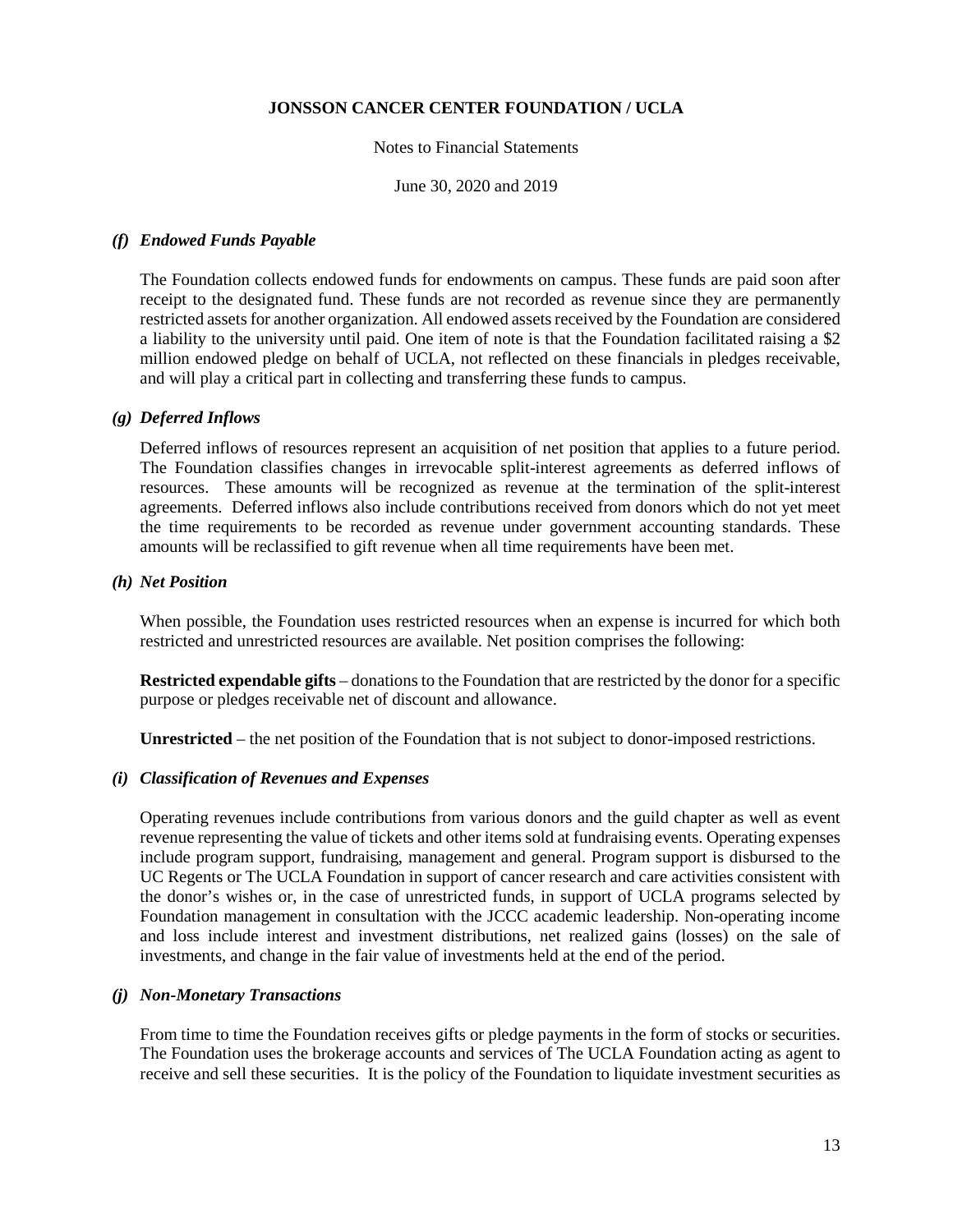Notes to Financial Statements

June 30, 2020 and 2019

soon as is practicable from the date of receipt. Gifts of stocks and securities are valued at the average (high and low) market price on the date of transfer and recorded as contribution revenue or as a reduction of pledges receivable, if applicable. The difference between the gift value and actual proceeds received (net of brokerage fees) is recorded as realized gains (losses) on the Statements of Revenues, Expenses, and Changes in Net Position.

### *(k) Use of Estimates*

The preparation of financial statements in accordance with U.S. generally accepted accounting principles requires management to make estimates and assumptions that affect the reported amounts of assets and liabilities, the disclosure of contingent assets and liabilities at the dates of the financial statements, and the reported amounts of revenues and expenses during the reporting periods. Actual results may differ from those estimates.

### *(l) Income Taxes*

The Foundation is exempt from taxation under Section 501(c) (3) of the Internal Revenue Code and Section 23701d of the California Revenue and Taxation Code and is generally not subject to federal or state income taxes. However, the Foundation is subject to income taxes on any net income that is derived from a trade or business, regularly carried on, and not in furtherance of the purpose for which it is granted exemption, also known as unrelated business income. The Foundation did not engage in unrelated business activities and therefore did not record an income tax provision.

#### **(3) Investments**

For the years ended June 30, 2020 and 2019, the Foundation held investments with both the UC Regents and The UCLA Foundation. The UC Regents, as the governing board, is responsible for the oversight of its investments and establishes an investment policy which is carried out by the Chief Investment Officer. Oversight for The UCLA Foundation's investments is provided by the UCLA Investment Company and The UCLA Foundation boards of directors.

**Composition of Investments** (as classified on the Statements of Net Position)

|                                                             | 2020         | 2019         |
|-------------------------------------------------------------|--------------|--------------|
| Short-term                                                  |              |              |
| The UCLA Foundation Unendowed Investment Pool               | \$8,483,585  | \$7,733,720  |
| University of California Regents'Short Term Investment Pool | 25,667       | 26,296       |
| Short-term investments                                      | 8,509,252    | 7,760,016    |
| Long-term                                                   |              |              |
| University of California Regents' General Endowment Pool    | 5,726,058    | 5.655.536    |
| The UCLA Foundation Endowed Investment Pool                 | 2.405.331    | 2,513,189    |
| Long-term investments                                       | 8,131,389    | 8,168,725    |
| <b>Total Investments</b>                                    | \$16,640,641 | \$15,928,741 |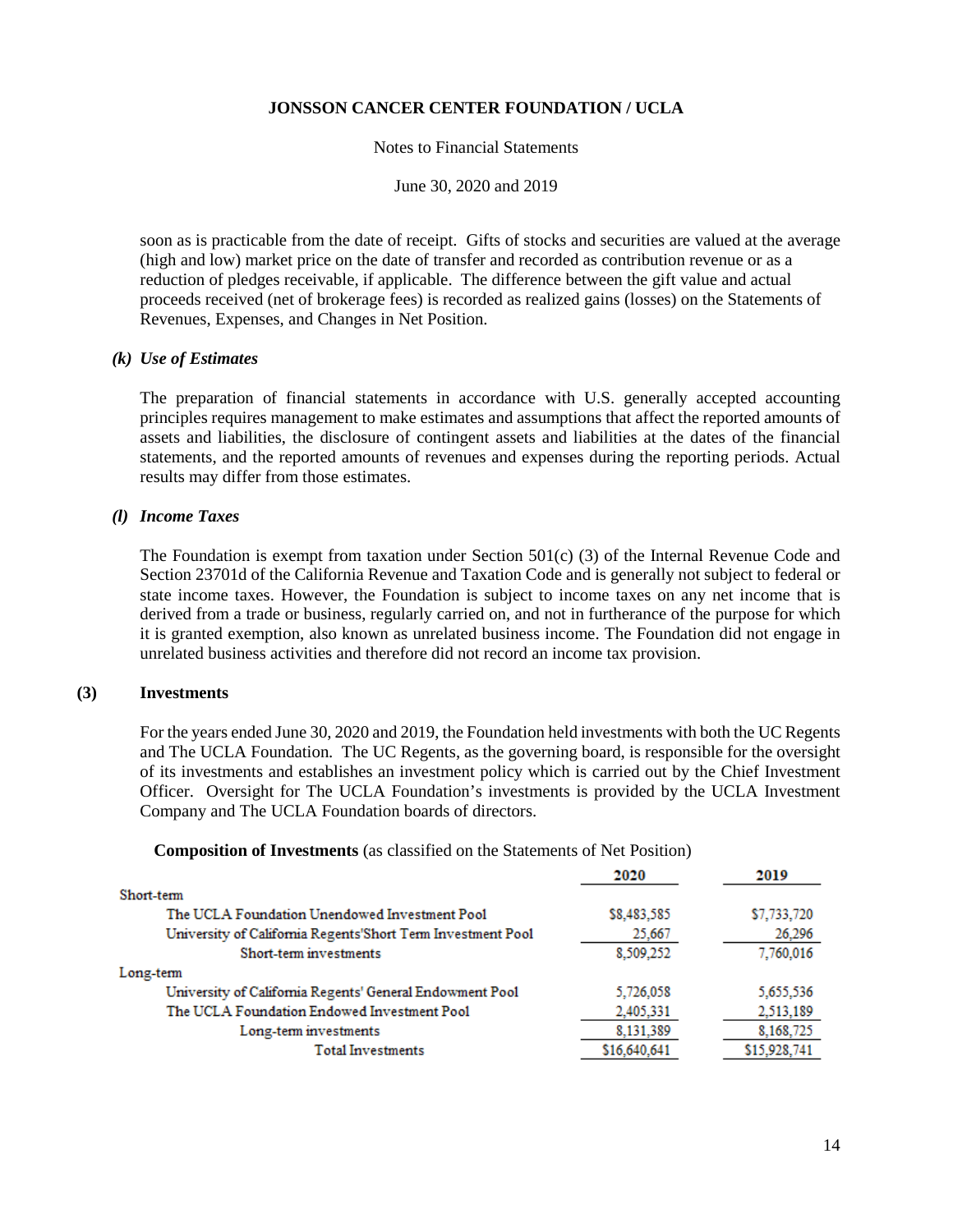#### Notes to Financial Statements

#### June 30, 2020 and 2019

The UCLA Foundation's Unendowed Investment Pool (UIP) is invested in the UC Regents' Short-Term Investment Pool (STIP). Funds for gifts "in transit" to the Cancer Center and other departments/divisions are held in the STIP account until the transfer is complete. The increase of the STIP in FY20 was due the fact that gifts received in June of FY20 were not fully processed and transferred to the Cancer Center and other divisions/departments by the end of FY20. The University of California Regents' STIP authorized investments include fixed-income securities with a maximum maturity of five and one-half years. In addition, The Regents have also authorized loans, primarily to faculty members residing in California, under the University's Mortgage Origination Program with terms up to 40 years.

The University of California Regents' General Endowment Pool (GEP) asset allocation policy currently allows the portfolio to be invested as 30%-50% equity securities, 5%-15% fixed income, 10%-30% private equity, 0-8% real assets, 4%-12% real estate, 0-6% private credit, 5%-15% absolute return and 1% -5% cash.

The UCLA Foundation's Endowed Investment Pool (EIP) asset allocation policy allows the portfolio to be invested in 35%-70% equity securities, 10%-30% private equity, 10%-40% independent return, 5%-30% real assets, 0-10% each of cash/fixed income.

#### **Composition of Investments** (*by investment type*)

|                               | 2020         | 2019         |
|-------------------------------|--------------|--------------|
| Commingled money market funds | \$8,509,252  | \$7,760,016  |
| Commingled balanced funds     | 8.131.389    | 8.168.725    |
| <b>Total Investments</b>      | \$16,640,641 | \$15,928,741 |

Investments are exposed to several risks, such as market, credit, foreign currency, and interest rate risk, which can affect the value of the investments.

#### *(a) Credit Risk*

Fixed income securities are subject to credit risk, which is the probability that a bond issuer will fail to pay interest or principal in a timely manner or that negative perceptions of the issuer's ability to make these payments will cause security prices to decline. Neither the UC Regents' STIP nor The UCLA Foundation's UIP are rated by credit rating agencies.

## *(b) Custodial Risk*

Custodial risk is the risk that in the event of the failure of the custodian, the investments may not be returned. The Foundation invests in the various pooled investment vehicles managed by the UC Regents and The UCLA Foundation. These pools are considered to be investments in external pools and are not exposed to custodial credit risk because their existence is not evidenced by securities that exist in physical or book entry form.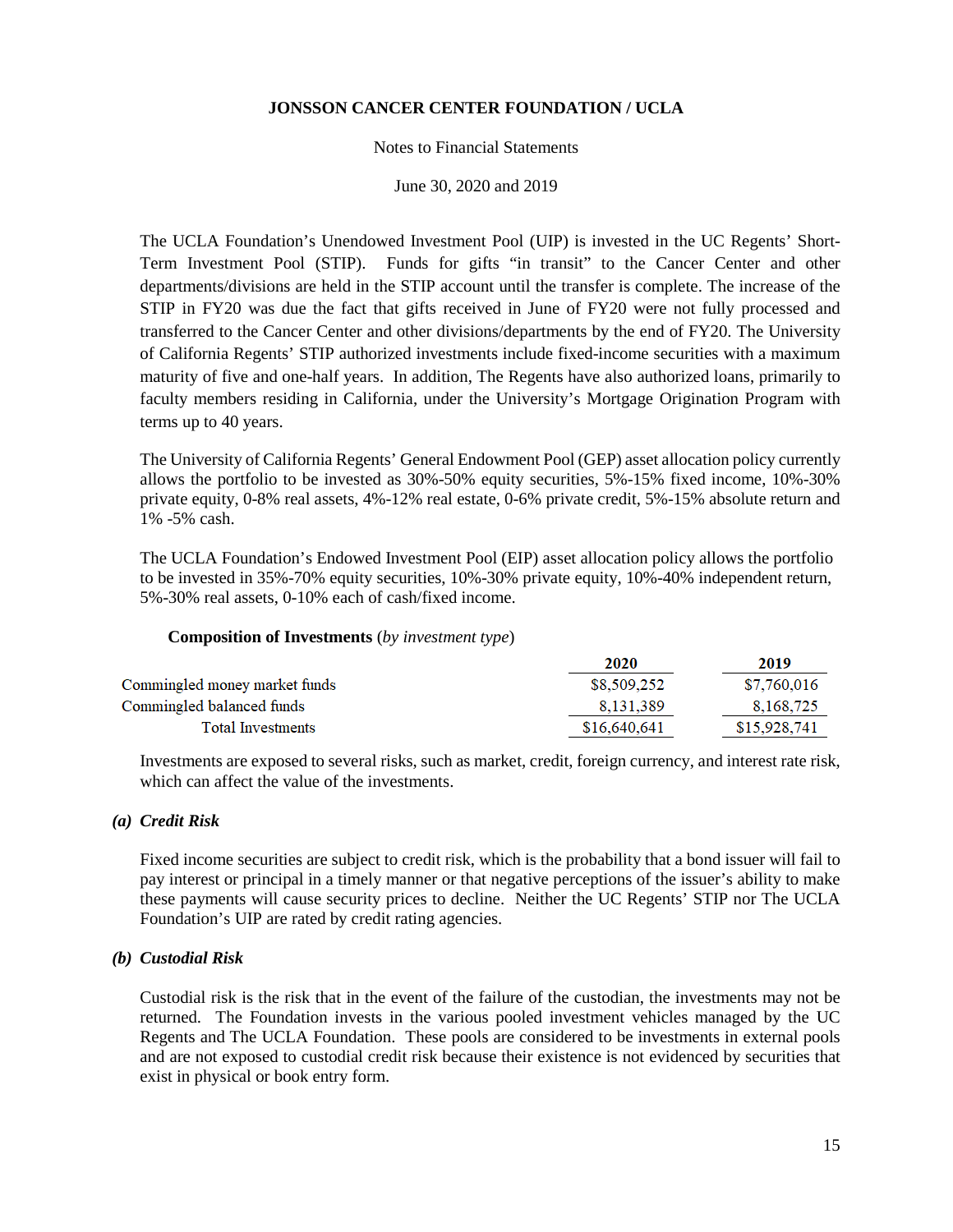#### Notes to Financial Statements

#### June 30, 2020 and 2019

#### *(c) Concentration of Credit Risk*

Concentration of credit risk is the risk associated with a lack of diversification, such as having substantial investments in a few individual issuers, thereby exposing the organization to greater risks resulting from adverse economic, political, regulatory, geographic, or credit developments. The UC Regents investment guidelines addressing concentration of credit risk related to the investment grade fixed-income portion of the portfolios include a limit of no more than 3% of each portfolio's market value to be invested in any single issuer (except for securities issued by the U.S. government or its agencies). For high-yield and emerging market debt, the corresponding limit is 5%. The UCLA Foundation investment pools' allocation to the credit portfolio is diversified across credit asset classes and holds a mixture of investment grade and high yield securities of performing and non-performing debt. Accordingly, there are no investments in any one issuer that represents 5% or more of total fixed income investments.

#### *(d) Interest Rate Risk*

Interest rate risk is the risk that fixed income securities will decline because of rising interest rates. The Foundation measures interest rate risk using the effective duration method. Effective duration is the approximate change in price of a security resulting from a 100 basis point (1 percentage point) change in the level of interest rates. It is not a measure of time. The interest rate risk schedule summarizes the average effective duration of its portfolio:

|                               | 2020                                 | 2019 |  |
|-------------------------------|--------------------------------------|------|--|
|                               | <i>(effective duration in years)</i> |      |  |
| Commingled money market funds | 0.4                                  | 12   |  |
| Commingled balanced funds     | 10                                   | 3.1  |  |

#### **(4) Fair Value**

Fair value is defined in accounting standards as the price that would be received to sell an asset or paid to transfer a liability in an orderly transaction between market participants at the measurement date. Assets and liabilities reported at fair value are organized into a hierarchy based on the levels of inputs observable in the marketplace that are used to measure fair value. Inputs are used in applying the various valuation techniques and take into account the assumptions that market participants use to make valuation decisions. Inputs may include price information, credit data, liquidity statistics, and other factors specific to the financial instrument. Observable inputs reflect market data obtained from independent sources. In contrast, unobservable inputs reflect the entity's assumptions about how market participants would value the financial instrument.

A financial instrument's level within the fair value hierarchy is based on the lowest level of any input that is significant to the fair value measurement. The following describes the hierarchy of inputs used to measure fair value and the primary valuation methodologies used for financial instruments measured at fair value on a recurring basis: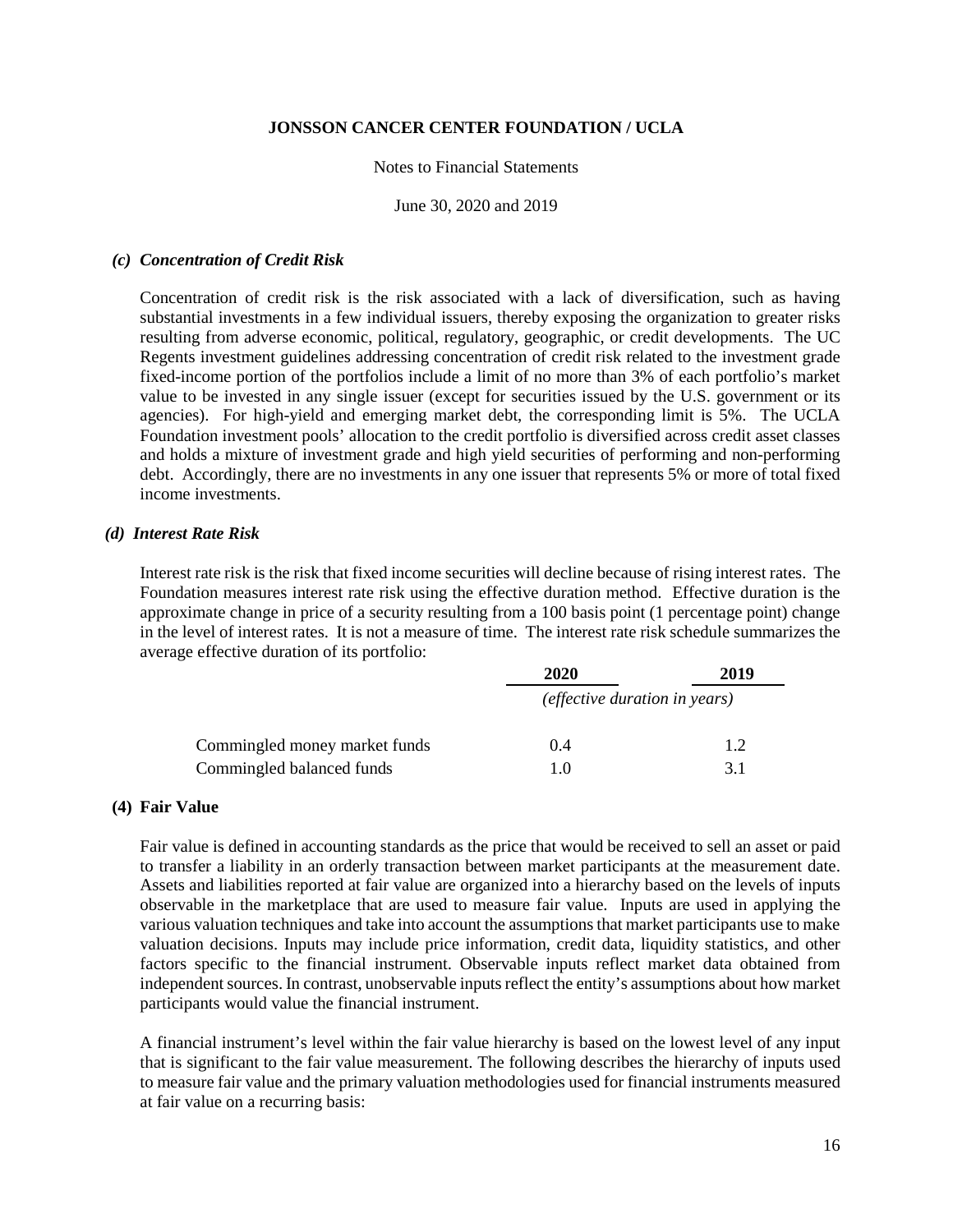Notes to Financial Statements

June 30, 2020 and 2019

Level 1 – Prices based on unadjusted quoted prices in active markets that are accessible for identical assets or liabilities are classified as Level 1.

Level 2 – Quoted prices in the markets that are not considered to be active, dealer quotations, or alternative pricing sources for similar assets or liabilities for which all significant inputs are observable, either directly or indirectly are classified as Level 2.

Level 3 – Investments and beneficial interest in irrevocable split interest agreements classified as Level 3 have significant unobservable inputs, as they trade infrequently or not at all. The inputs into the determination of fair value of these investments and beneficial interest in irrevocable split interest agreements are based upon the best information in the circumstance and may require significant management judgment. Level 3 financial instruments include real estate, and beneficial Interest in irrevocable split interest agreements. The Foundation uses the market approach to fair value the beneficial interest in split interest agreements. Real estate, as part of the beneficial interest in in irrevocable split interest agreements, is fair valued using the market approach to valuation.

Net Asset Value (NAV) – Investments which use NAV as a practical expedient to determine fair value are excluded from the fair value hierarchy. Investments in non-governmental entities that do not have a readily determinable fair value may be valued at NAV. The Foundation invests in various external investment pools managed either by the University of California or The UCLA Foundation. Each of these pools (see footnote 3) transacts at a share price or NAV as determined by the University of California (UC) or The UCLA Foundation based upon the underlying fair values of the pooled investments. Additional information on the UC investment pools can be obtained from the 2020 Annual Financial Report of the University of California. Additional information on The UCLA Foundation investment pool can be obtained from its 2020 Financial Statements. The following tables summarize JCCF's commingled funds at June 30, 2020 and June 30, 2019:

| As of 6/30/20                       |                           |                          | <b>Fair Value Measurements Using</b> |                        |                    |              |
|-------------------------------------|---------------------------|--------------------------|--------------------------------------|------------------------|--------------------|--------------|
|                                     | <b>Quoted Prices in</b>   |                          | <b>Significant</b>                   |                        |                    |              |
|                                     | <b>Active Markets for</b> | <b>Significant Other</b> | Unobservable                         |                        |                    |              |
|                                     | <b>identical Assets</b>   | <b>Observable Inputs</b> | Inputs                               | <b>Net Asset Value</b> | <b>Not Leveled</b> |              |
|                                     | (Level 1)                 | (Level 2)                | (Level 3)                            | (NAV)                  |                    | Total        |
| <b>Commingled funds</b>             | ۰                         |                          |                                      | 16,640,641             |                    | 16,640,641   |
| <b>Total Investments</b>            | ۰                         |                          |                                      | \$16,640,641           | ٠                  | \$16,640,641 |
|                                     |                           |                          |                                      |                        |                    |              |
| Beneficial interests in irrevocable |                           |                          |                                      |                        |                    |              |
| split interest agreements           |                           |                          | 106.256                              |                        |                    |              |
|                                     |                           |                          |                                      |                        |                    |              |
| As of 6/30/19                       |                           |                          | <b>Fair Value Measurements Using</b> |                        |                    |              |
|                                     | <b>Quoted Prices in</b>   |                          | <b>Significant</b>                   |                        |                    |              |
|                                     | <b>Active Markets for</b> | <b>Significant Other</b> | Unobservable                         |                        |                    |              |
|                                     | <b>identical Assets</b>   | <b>Observable Inputs</b> | Inputs                               | <b>Net Asset Value</b> | <b>Not Leveled</b> |              |
|                                     | (Level 1)                 | (Level 2)                | (Level 3)                            | (NAV)                  |                    | Total        |
| <b>Commingled funds</b>             |                           |                          |                                      | 15,928,741             |                    | 15,928,741   |
| <b>Total Investments</b>            |                           |                          |                                      | \$15,928,741           |                    | \$15,928,741 |
|                                     |                           |                          |                                      |                        |                    |              |
| Beneficial interests in irrevocable |                           |                          |                                      |                        |                    |              |
| split interest agreements           |                           |                          | 317.128                              |                        |                    |              |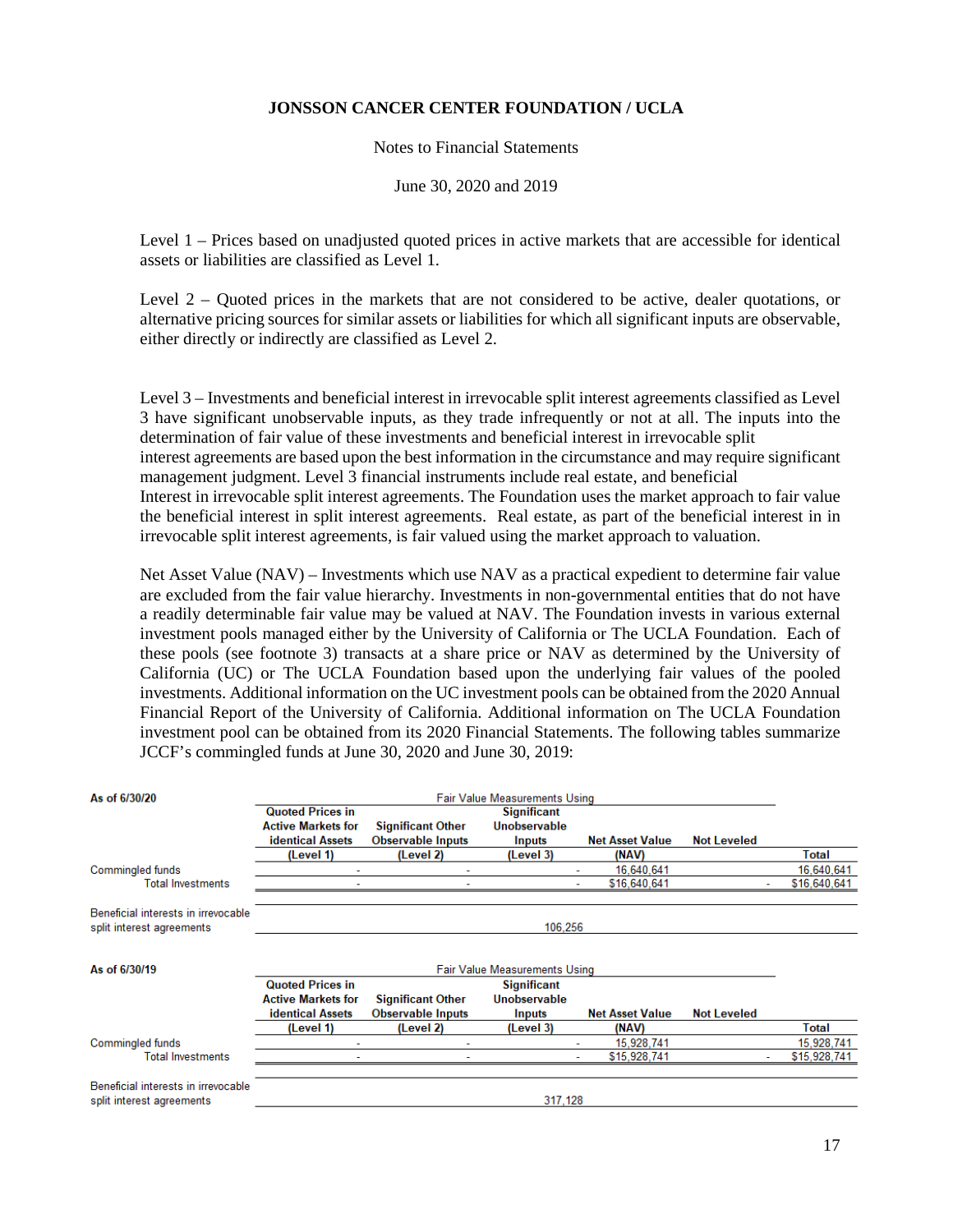Notes to Financial Statements

#### June 30, 2020 and 2019

The Foundation uses the NAV as a practical expedient to determine the fair value of all the underlying investments which (a) do not have a readily determinable fair value and (b) prepare their financial statements consistent with the measurement principles of an investment company or have the attributes of an investment company. The following tables list investments by major category for the years ending June 30, 2020, and June 30, 2019.

| Category of<br>Investment                                 | <b>Investment Strategy</b>                                                                                                                                                                                                                                                          | Fair Value<br>Determined Using<br>NAV                      | <b>Unfunded</b><br>Commitments |                  |                                                                                              | Remaining Life Redemption Terms Redemption Restictions |
|-----------------------------------------------------------|-------------------------------------------------------------------------------------------------------------------------------------------------------------------------------------------------------------------------------------------------------------------------------------|------------------------------------------------------------|--------------------------------|------------------|----------------------------------------------------------------------------------------------|--------------------------------------------------------|
| money market<br>funds                                     | Commingled funds Investments in external \$<br>commingled funds that<br>invest in high quality<br>money market and<br>fixed income<br>instruments with the<br>objective to maximize<br>returns consistent with<br>safety of principal,<br>liquidity, and eash flow<br>requirements. | 8,509,252                                                  |                                | - Not Applicable | 48 hours notice                                                                              | Not Applicable                                         |
| <b>Commingled funds</b> Investements in<br>balanced funds | external commingled<br>funds that have an<br>asset allocation to<br>equity securities,<br>alternative investments<br>and fixed income<br><i>instruments</i>                                                                                                                         | 8,131,389                                                  |                                | - Not Applicable | Redemption terms<br>range from monthly to<br>quarterly with 10 days<br>prior written notice. | Not Applicable                                         |
| Total                                                     |                                                                                                                                                                                                                                                                                     | 16,640,641<br>\$                                           |                                |                  |                                                                                              |                                                        |
|                                                           |                                                                                                                                                                                                                                                                                     |                                                            |                                |                  |                                                                                              |                                                        |
|                                                           |                                                                                                                                                                                                                                                                                     |                                                            |                                |                  |                                                                                              |                                                        |
| As of 6/30/2019                                           |                                                                                                                                                                                                                                                                                     |                                                            |                                |                  |                                                                                              |                                                        |
| Category of<br>Investment                                 | <b>Investment Strategy</b>                                                                                                                                                                                                                                                          | <b>Fair Value</b><br><b>Determined Using</b><br><b>NAV</b> | Unfunded<br><b>Commitments</b> |                  | <b>Remaining Life Redemption Terms</b>                                                       | <b>Redemption Restictions</b>                          |
| money market<br>funds                                     | Commingled funds Investments in external \$<br>commingled funds that<br>invest in high quality<br>money market and<br>fixed income<br>instruments with the<br>objective to maximize<br>returns consistent with<br>safety of principal,<br>liquidity, and eash flow<br>requirements. | 7,760,016                                                  |                                | - Not Applicable | 48 hours notice                                                                              | Not Applicable                                         |
| <b>Commingled funds</b> Investements in<br>balanced funds | external commingled<br>funds that have an<br>asset allocation to<br>equity securities,<br>alternative investments<br>and fixed income<br>instruments                                                                                                                                | 8,168,725                                                  |                                | - Not Applicable | Redemption terms<br>range from monthly to<br>quarterly with 10 days<br>prior written notice. | Not Applicable                                         |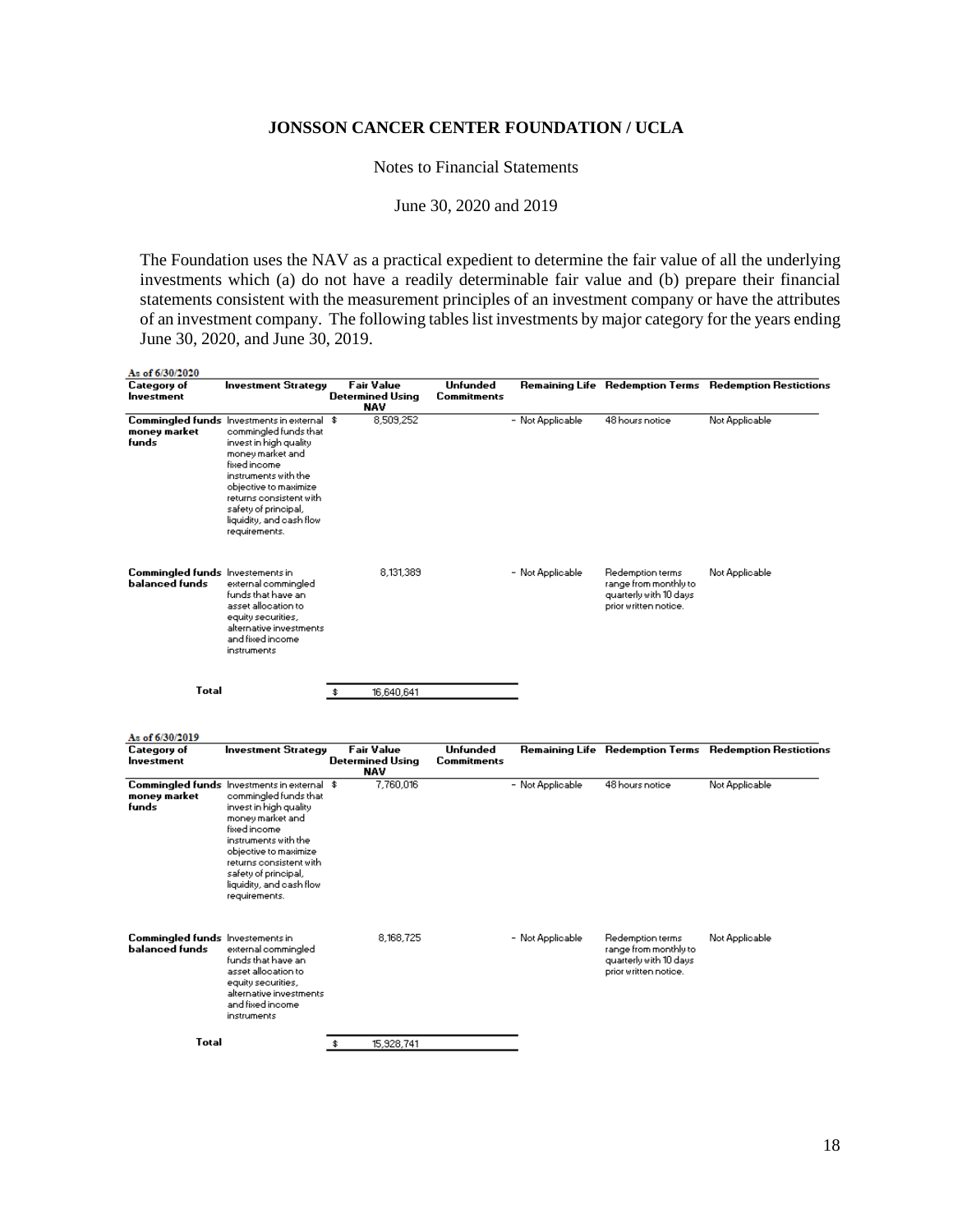#### Notes to Financial Statements

#### June 30, 2020 and 2019

#### **(5) Pledges Receivable**

Pledges receivable are unconditional promises to pay a specific amount and consist of the following at June 30, 2020 and June 30, 2019:

|                                     | 2020                      | 2019                       |
|-------------------------------------|---------------------------|----------------------------|
| Pledges Receivable, Gross<br>Less:  | \$9,217,436               | \$11,904,488               |
| Allowance for uncollectible pledges | (29, 959)                 | (148, 056)                 |
| Discount on future pledges          | (189, 270)<br>\$8,998,207 | (289, 296)<br>\$11,467,136 |
| Current pledges receivable, net     | 3,575,507                 | 3,533,735                  |
| Non-current pledges receivable, net | 5,422,700<br>\$8,998,207  | 7,933,401<br>\$11,467,136  |

Management evaluates the collectability of its receivables and records an allowance for estimated uncollectible amounts. The Foundation recorded a loss provision reduction of \$118 thousand in FY20 and a loss provision of \$27 thousand in FY19. Both amounts were recorded as adjustments to contribution revenue. In addition, the Foundation recorded an increase in contribution revenue due to present value accretion in FY20 of \$100 thousand and \$36 thousand in FY19. Pledges due beyond one year have been discounted using rates ranging from 1.7% in June 30, 2020 to 2.4% in June 30, 2019. Ninety-five percent of pledges receivable, net of discount, are from seven donors in fiscal year 2020 as compared to ninety-three percent in fiscal year 2019.

#### **(6) Program Support**

Grants made in support of Foundation programs are as follows:

|                                             | 2020         | 2019         |
|---------------------------------------------|--------------|--------------|
| Donor directed grants                       | \$8,346,887  | \$11,375,898 |
| JCCC programmatic suppport:                 |              |              |
| Seed and Impact Grants                      | 461,119      | 450,000      |
| Clinical/translational research             | 253,517      | 246,401      |
| Director's discovery                        | 1,150,000    | 1,801,279    |
| Information/outreach                        | 50,000       | 50,000       |
| Next generation technology                  | 125,000      | 125,000      |
| Other program areas                         | 35,000       | 35,000       |
| Strategic investment and innovative faculty | 100,000      | 100,000      |
| Total                                       | \$10,521,523 | \$14,183,578 |